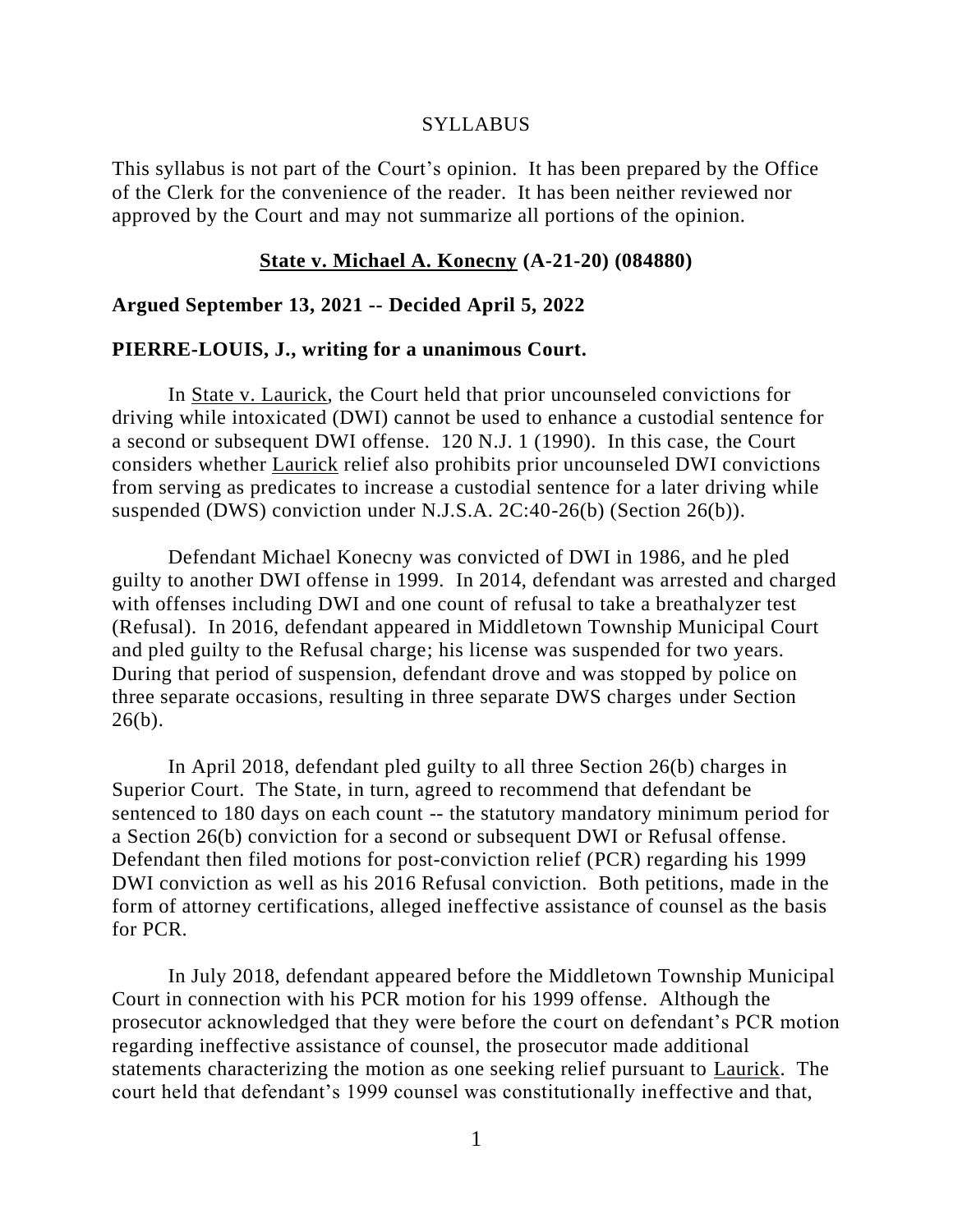therefore, "the [1999] conviction should not be used as indicated in Laurick for enhancement of any penalties." The court stated that it would enter an order to that effect and styled its decision as "grant[ing] PCR relief."

Two days later, defendant appeared before the Union Beach Municipal Court on the PCR motion related to his 2016 Refusal conviction. Defense counsel represented that he had "prepared an updated order, because that is seeking PCR, this updated order [is] only seeking a Laurick order." In response, the municipal court judge said, "this one I'll sign, the other one I wouldn't have," and proceeded to sign the Laurick order.

Both municipal court orders specifically stated that the convictions were not to "be used to enhance any subsequent conviction" under either N.J.S.A. 39:3-40 or Section 26(b), pursuant to Laurick.

The Monmouth County Superior Court, however, found that Laurick relief was limited to sentencing for DWI convictions and could not be extended to Section 26(b) convictions. It sentenced defendant to 180 days' imprisonment, and the Appellate Division affirmed. The Court granted certification. 244 N.J. 344 (2020).

**HELD:** Laurick relief and the principles underlying the prohibition against the use of uncounseled DWI convictions extend to the enhanced sentencing scheme in Section 26(b), and prior uncounseled convictions cannot be used as predicates to increase a loss of liberty for DWS. Furthermore, if a defendant obtains traditional PCR on a prior DWI or Refusal conviction and the State does not pursue a second prosecution, that vacated conviction cannot be used as a predicate in a Section 26(b) prosecution. In the present case, however, defendant was not entitled to Laurick relief in the first instance because he had counsel during his prior proceedings. Laurick is available only to defendants who were without counsel and not advised of their right to counsel during their DWI-related prosecutions.

1. The Court reviews in detail the DWI, Refusal, and DWS statutes. In 2009, the Legislature created two DWS-related offenses targeting individuals with repeated violations of alcohol-related traffic laws. Section 26(b), which is at issue in this appeal, created a fourth-degree offense for (1) operating a motor vehicle (2) during a period of license suspension, when (3) that suspension was imposed for a "second or subsequent violation" of DWI or Refusal. When those circumstances are met, a 180 day minimum sentence applies. <u>See</u> N.J.S.A. 2C:40-26(c). (pp. 14-18)

2. In considering whether Laurick relief can apply to Section 26(b) convictions, the Court first rejects the argument that the 180-day sentence prescribed by Section 26 is a mandatory minimum sentence distinct from the enhanced penalties imposed by the DWI statute for multiple convictions. Upon close review of the statutes, the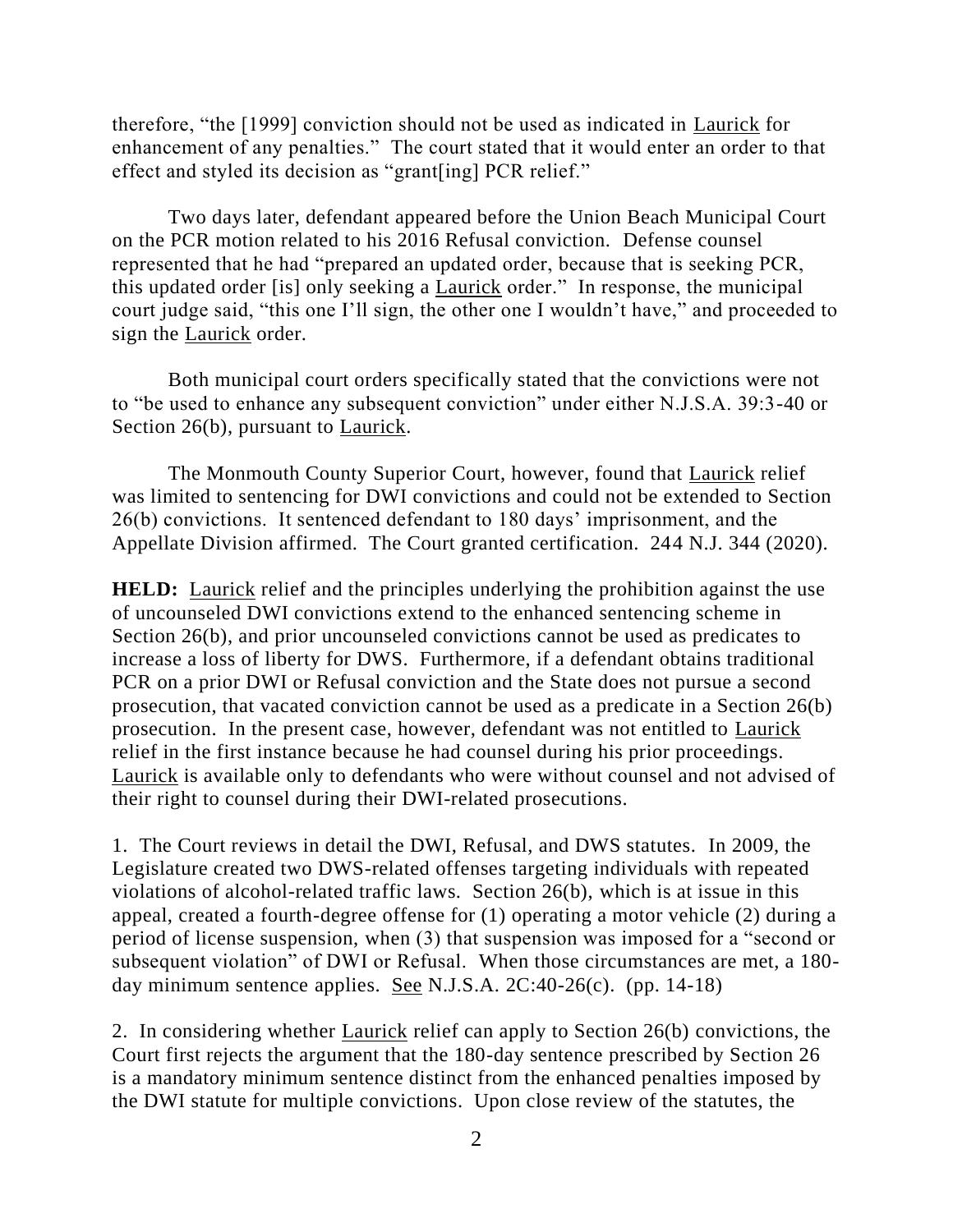Court finds no principled distinction between the two sentencing schemes. And although the facts of Laurick dealt with DWI convictions, nothing in the opinion limited its right-to-counsel principles to DWI matters. If a defendant obtains Laurick relief on a prior DWI or Refusal conviction, fairness dictates that the conviction upon which relief was granted cannot be used to increase that defendant's sentence for DWS to 180 days' imprisonment. (pp. 18-19)

3. Here, however, defendant was not entitled to Laurick relief on either his 1999 or his 2016 conviction based on his ineffective assistance of counsel claims. The Laurick Court held "that an uncounseled conviction without waiver of the right to counsel is invalid for the purpose of increasing a defendant's loss of liberty." 120 N.J. at 16. Laurick created a special form of PCR that does not vacate the conviction, as in traditional PCR, but simply prevents the use of an uncounseled and unreliable DWI conviction to enhance a subsequent sentence. Id. at 4-5. But Laurick relief is available only to defendants whose DWI convictions were uncounseled. In the present case, defendant unquestionably had counsel during the prior proceedings at issue, and the municipal courts erred in granting defendant Laurick relief. The Court therefore affirms defendant's sentence. (pp. 20-25)

4. The petition defendant originally filed for PCR alleging ineffective assistance of counsel was the appropriate motion here. Accordingly, defendant was required to abide by the general principles governing post-conviction relief and the five-year time-bar in the absence of excusable neglect. The Court explains how those principles operate in the context of defendant's claims. (pp. 25-26)

5. Turning to the effect of vacating a conviction through PCR, the Court finds that if the State does not initiate a second prosecution or the matter is otherwise dismissed, the vacated conviction cannot then serve as a basis for charging a defendant with another offense. Thus, a conviction vacated through PCR cannot be used as a predicate for a Section 26(b) prosecution. (pp. 26-29)

6. The Court considers the language of Rule 7:10-2, which covers PCR in municipal court. Stressing that Rule 7:10-2(g) is specifically reserved for relief pursuant to Laurick for prior uncounseled convictions, not traditional PCR which is subject to the five-year time limitation of Rule 7:10-2(b), the Court asks the Municipal Court Practice Committee to propose an amendment to Rule 7:10-2(g) to make clear that it is limited to Laurick relief. (pp. 29-31)

# **AFFIRMED.**

# **CHIEF JUSTICE RABNER and JUSTICES ALBIN, PATTERSON, and SOLOMON join in JUSTICE PIERRE-LOUIS's opinion.**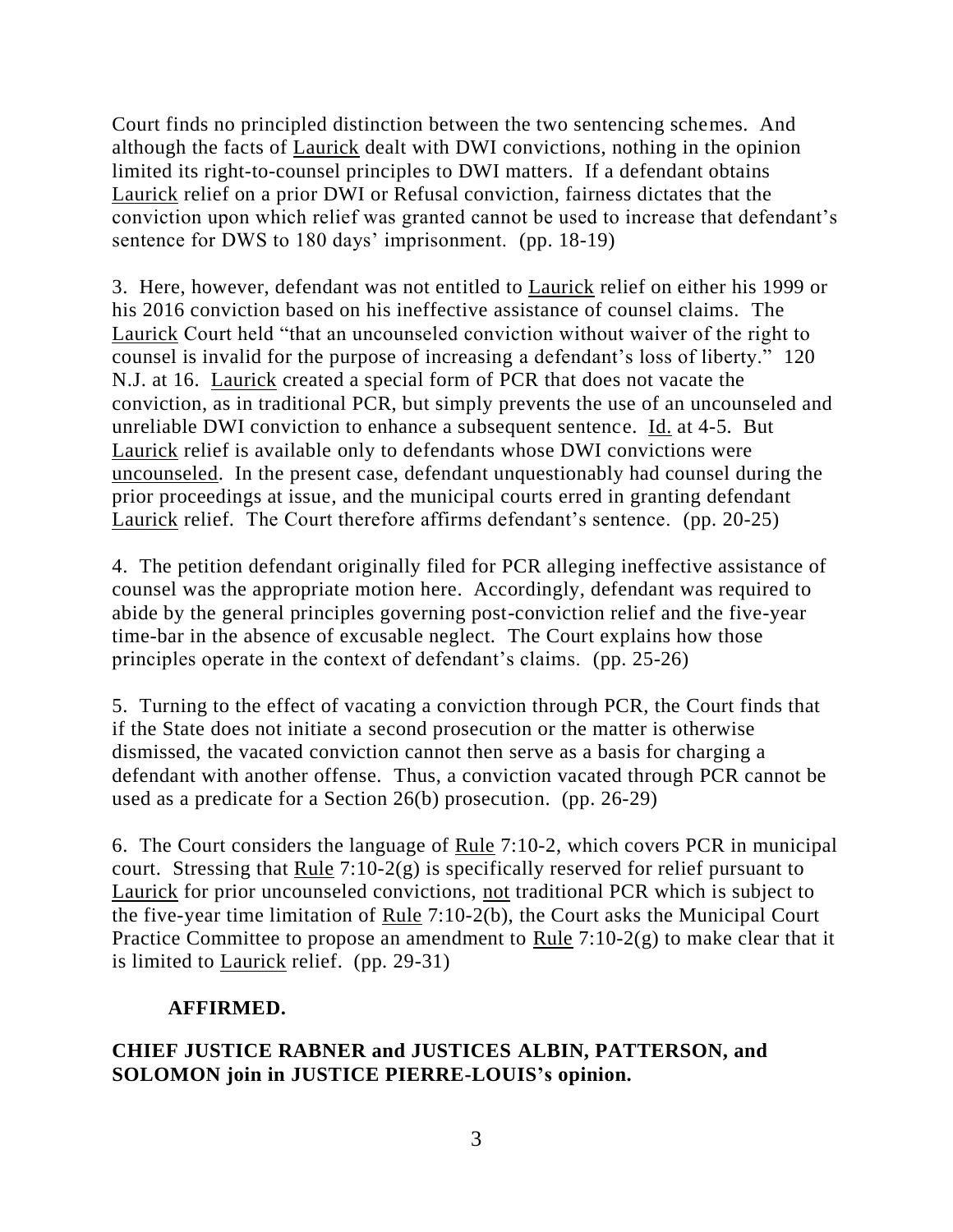# SUPREME COURT OF NEW JERSEY

A-21 September Term 2020

## 084880

State of New Jersey,

Plaintiff-Respondent,

v.

Michael A. Konecny,

Defendant-Appellant.

| On certification to the Superior Court,<br>Appellate Division. |                          |  |
|----------------------------------------------------------------|--------------------------|--|
| Argued<br>September 13, 2021                                   | Decided<br>April 5, 2022 |  |

Patricia B. Quelch argued the cause for appellant (Helmer, Conley & Kasselman, attorneys; Patricia B. Quelch, of counsel and on the briefs).

Melinda Harrigan, Assistant Prosecutor, argued the cause for respondent (Lori Linskey, Acting Monmouth County Prosecutor, attorney; Maura K. Tully, Assistant Prosecutor, of counsel and on the briefs).

Michael Gilberti argued the cause for amicus curiae Association of Criminal Defense Lawyers of New Jersey (Jardim, Meisner & Susser, attorneys; Michael Gilberti, on the brief).

Lauren Bonfiglio, Deputy Attorney General, argued the cause for amicus curiae Attorney General of New Jersey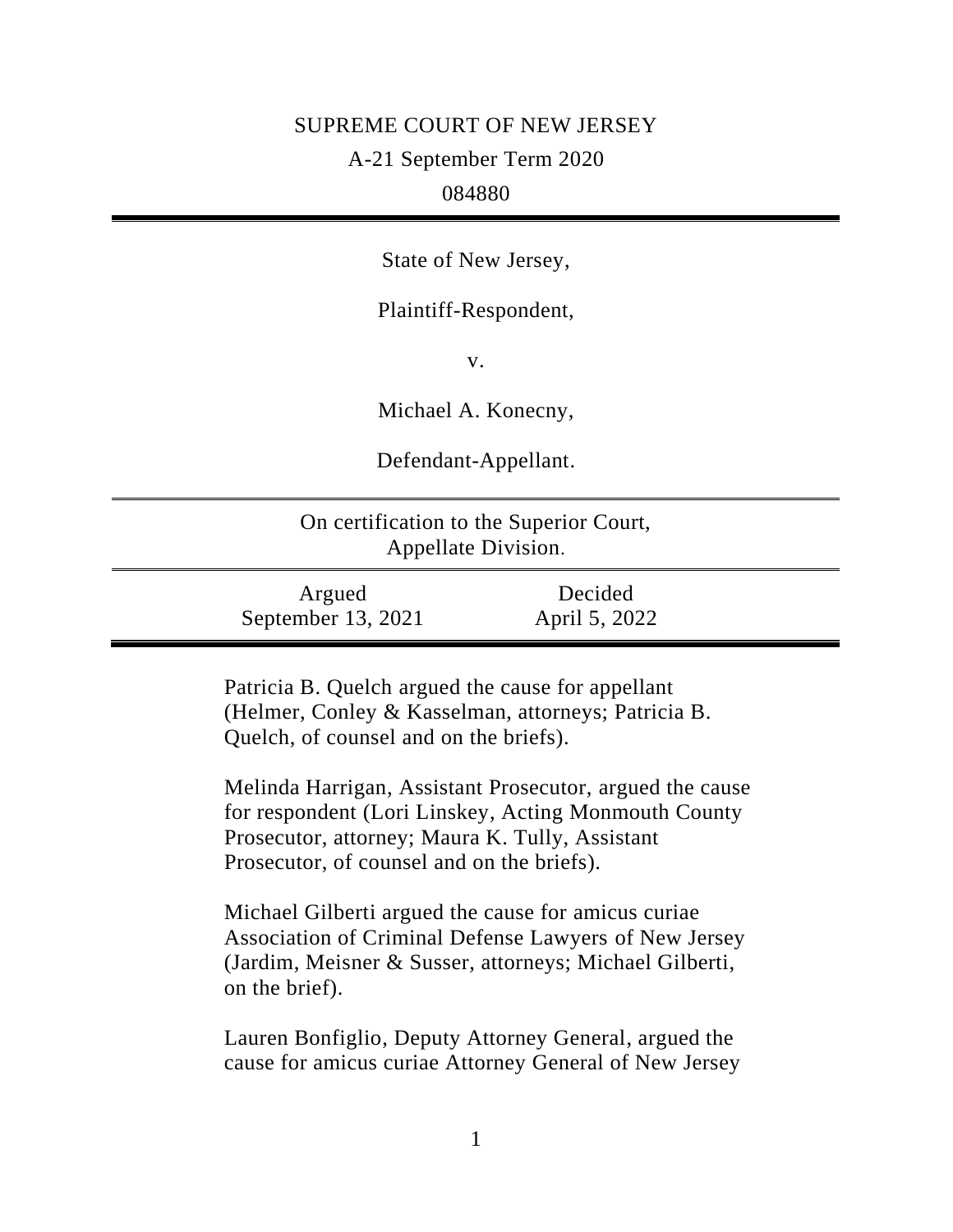(Andrew J. Bruck, Acting Attorney General, attorney; Lauren Bonfiglio, of counsel and on the brief).

JUSTICE PIERRE-LOUIS delivered the opinion of the Court.

In State v. Laurick, this Court held that prior uncounseled convictions for driving while intoxicated (DWI) in violation of N.J.S.A. 39:4-50 cannot be used to enhance a custodial sentence for a second or subsequent DWI offense. 120 N.J. 1 (1990). In this case, we are asked to determine whether Laurick relief also prohibits prior uncounseled DWI convictions from serving as predicates to increase a custodial sentence for a later driving while suspended (DWS) conviction under N.J.S.A. 2C:40-26(b) (Section 26(b)).

After two DWI convictions and a conviction for refusal to submit to a breathalyzer test (Refusal) in violation of N.J.S.A. 39:4-50.4(a), defendant Michael Konecny's license was suspended. During that period of license suspension, defendant was pulled over while driving and charged with DWS.

Defendant pled guilty to DWS, but, before he was sentenced, two different municipal courts granted him Laurick relief on his most recent DWI conviction and on his Refusal conviction, respectively, based on his claim of ineffective assistance of counsel. The orders specifically noted that the prior convictions could not be used to increase a term of imprisonment for a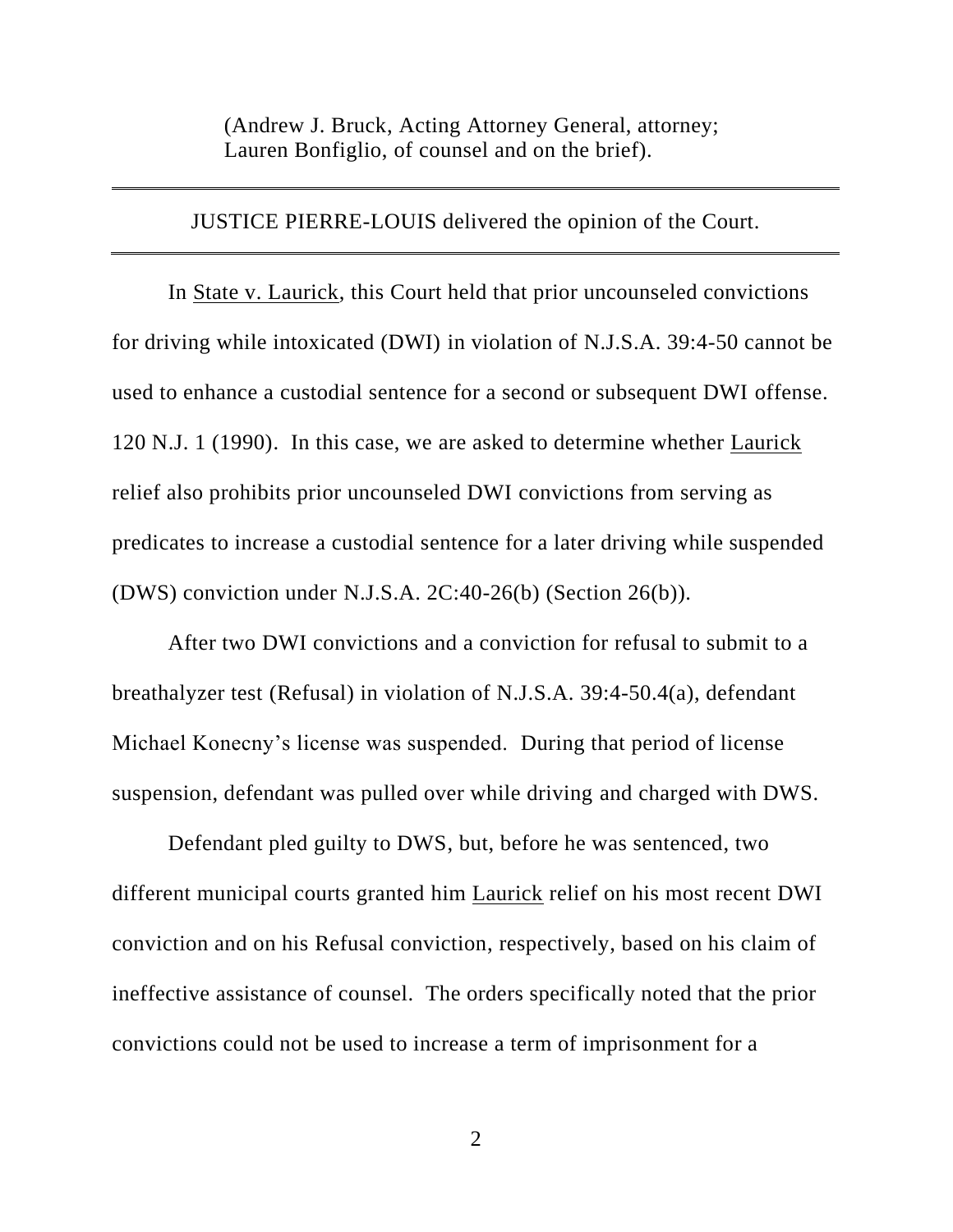subsequent DWI or a conviction under Section 26(b) pursuant to this Court's holding in Laurick.

Notwithstanding the Laurick relief orders that defendant obtained in municipal court, the trial court sentenced defendant to 180 days' imprisonment for his DWS conviction and held that Laurick relief was limited to sentencing for DWI convictions and did not extend to Section 26(b). On appeal, the Appellate Division affirmed defendant's sentence and agreed with the trial court that Laurick relief is unavailable in a Section 26(b) setting.

We granted certification to determine whether **Laurick** prohibits prior uncounseled DWI convictions from being used to impose enhanced custodial sentences under Section 26(b). From the parties' briefings and oral argument emerged an additional legal question of great importance in this context: whether obtaining traditional post-conviction relief (PCR) on a prior DWI conviction precludes the State from using that conviction as a predicate to a Section 26(b) prosecution.

We now hold that **Laurick** relief, and the principles underlying the prohibition against the use of uncounseled DWI convictions, extend to the enhanced sentencing scheme in Section 26(b), and that prior uncounseled convictions cannot be used as predicates to increase a loss of liberty for DWS. Furthermore, if a defendant obtains traditional PCR on a prior DWI or Refusal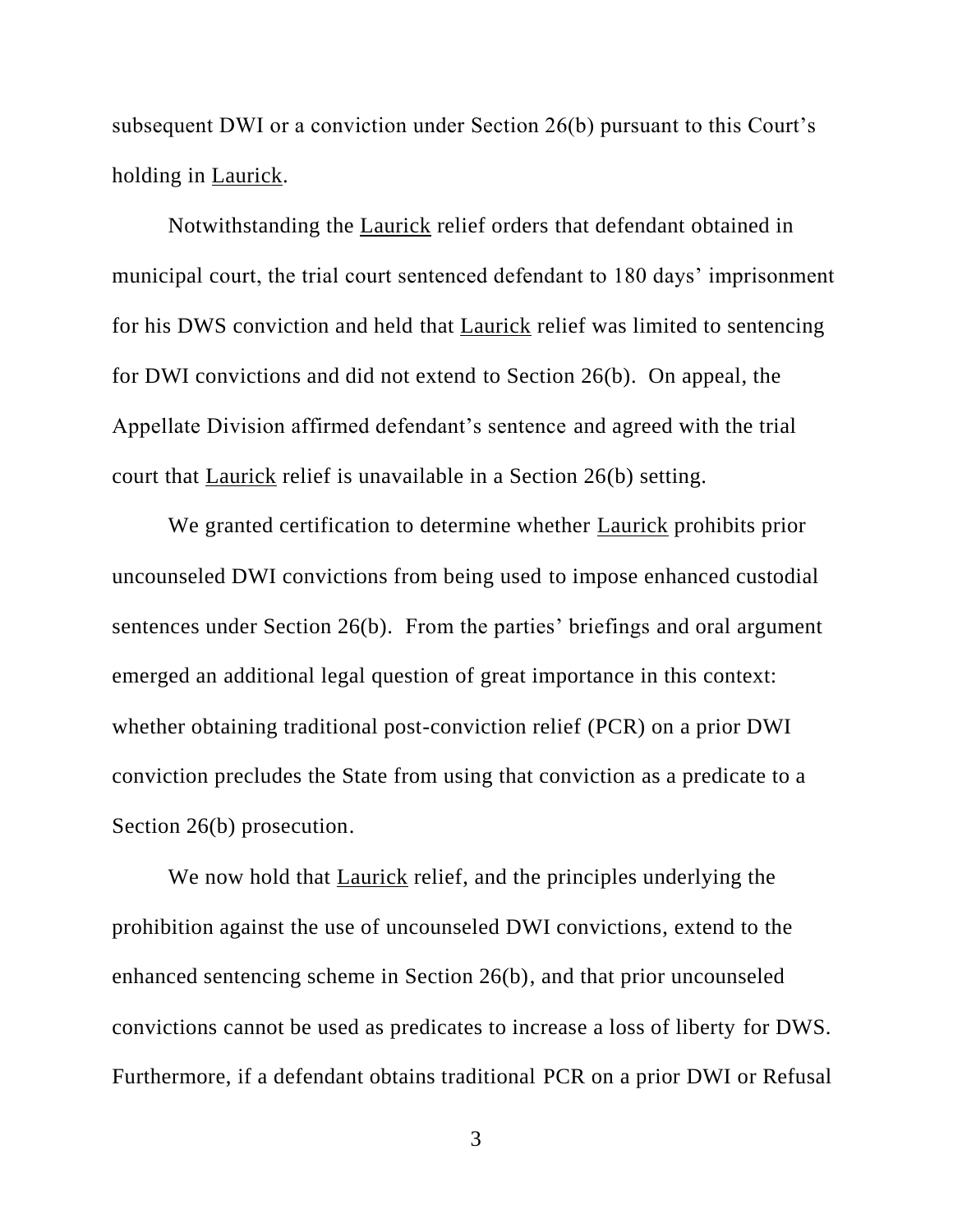conviction and the State does not pursue a second prosecution, that vacated conviction cannot be used as a predicate in a Section 26(b) prosecution.

In the present case, however, defendant was not entitled to Laurick relief in the first instance because he had counsel during his prior proceedings. Laurick is available only to defendants who were without counsel and not advised of their right to counsel during their DWI-related prosecutions. Because defendant had counsel, the municipal courts erred in granting Laurick relief. We therefore affirm defendant's sentence.

We also refer to the Municipal Court Practice Committee an amendment to Rule 7:10-2(g) that would clarify that the Rule is specific to Laurick relief for uncounseled convictions and not traditional PCR.

I.

## A.

In 1986, defendant was convicted of DWI in Hamilton Township. In 1999, defendant pled guilty to one DWI count in Middletown Township. On December 11, 2014, defendant was arrested in Middletown Township and charged with several offenses, including DWI and one count of Refusal. On April 27, 2016, defendant appeared in Middletown Township Municipal Court and pled guilty to the Refusal charge. Given his 1999 DWI conviction and the remoteness of his 1986 conviction, the municipal court treated defendant as a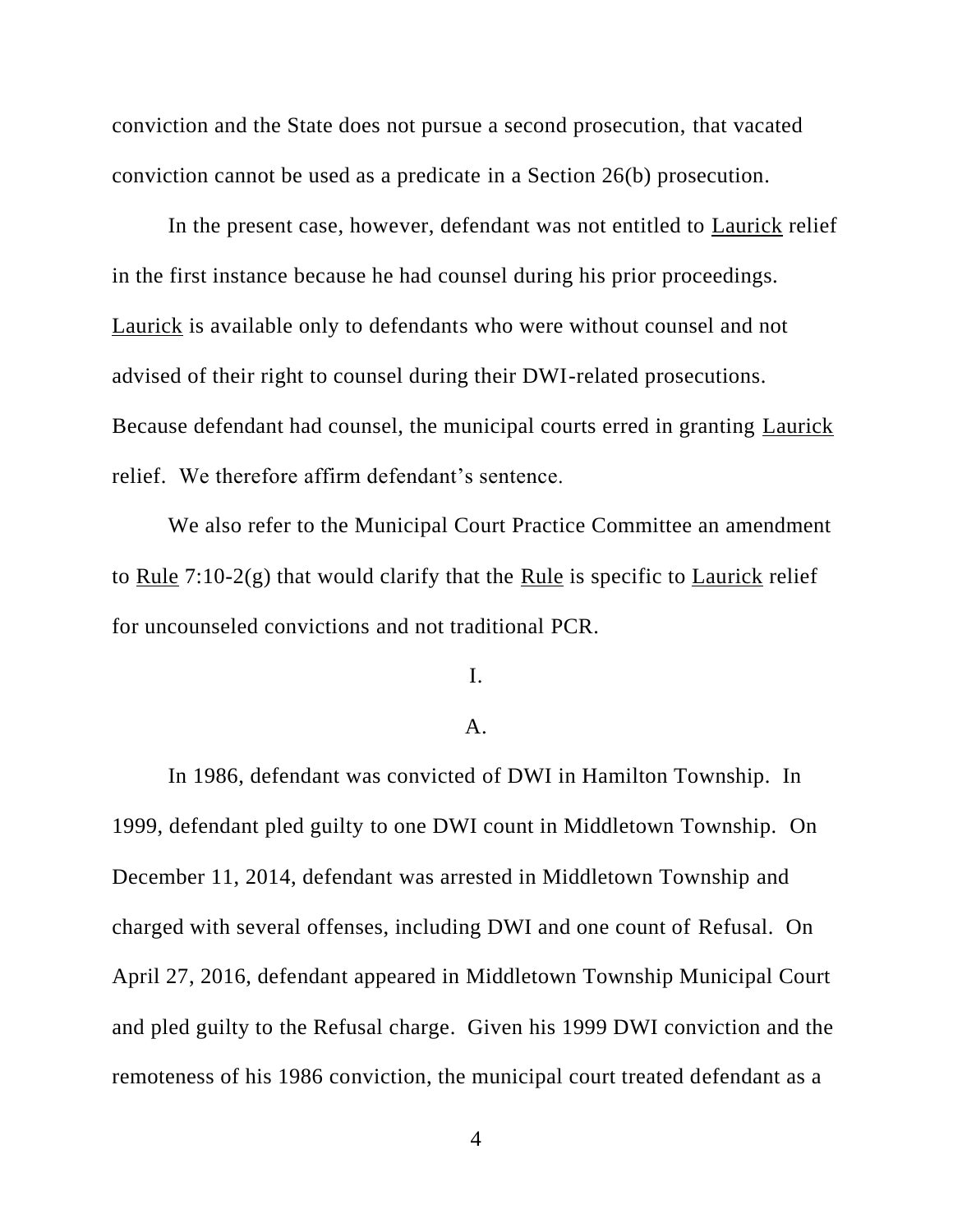second-time offender and suspended his driver's license for two years pursuant to N.J.S.A. 39:4-50(a)(2).<sup>1</sup>

During that period of suspension, defendant drove and was stopped by police on three separate occasions, resulting in three separate DWS charges under Section 26(b).

On April 16, 2018, defendant pled guilty to all three Section 26(b) charges in Superior Court. The State, in turn, agreed to recommend that defendant be sentenced to 180 days on each count -- the statutory mandatory minimum period for a Section 26(b) conviction, see N.J.S.A. 2C:40-26(c). The State recommended that the counts run concurrently, with no parole eligibility. The trial court accepted defendant's guilty plea and scheduled sentencing for August 17, 2018.

After pleading guilty to the Section 26(b) charges, but before sentencing, defendant filed motions for PCR regarding his 1999 DWI conviction as well as his 2016 Refusal conviction. Both petitions, made in the form of attorney certifications, alleged ineffective assistance of counsel as the basis for PCR.

<sup>&</sup>lt;sup>1</sup> The record does not detail the full scope of penalties imposed in the 1999 conviction but notes that defendant's license was suspended for that offense. As will be discussed fully below, N.J.S.A. 39:4-50(a)(2) imposes numerous mandatory penalties in addition to license suspension for second-time offenders.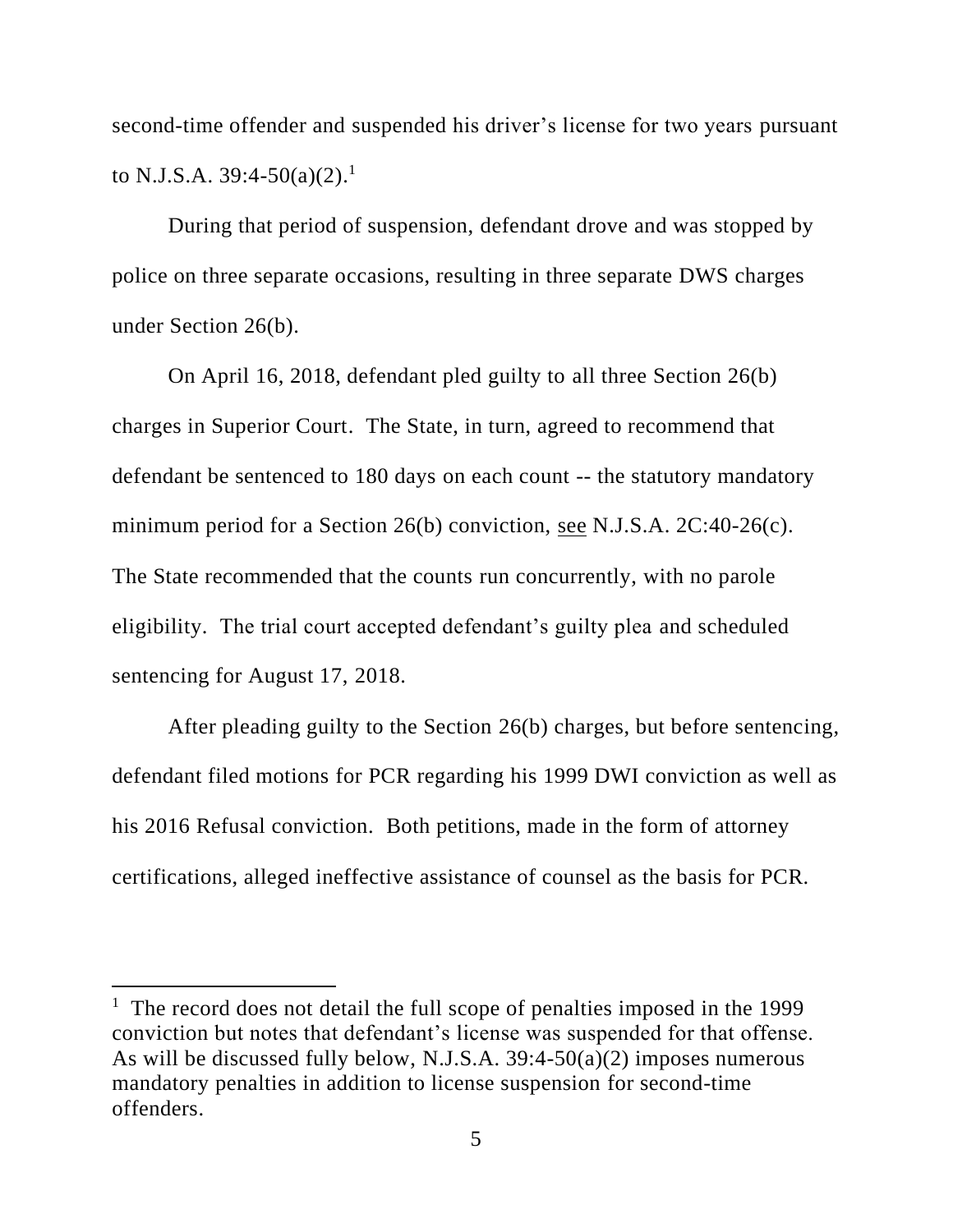On July 9, 2018, defendant appeared before the Middletown Township Municipal Court in connection with his PCR motion for his 1999 offense. The State acknowledged that defense counsel never requested or received discovery. Additionally, defense counsel was, at the time of the PCR hearing, disbarred and no longer practicing law. The State noted that defendant was "seeking relief for ineffectiveness of counsel on the [1999] conviction" because the lack of discovery "is almost per se ineffectiveness of counsel." Although the prosecutor acknowledged that they were before the court on defendant's PCR motion regarding ineffective assistance of counsel, the prosecutor made additional statements characterizing the motion as one seeking relief pursuant to Laurick. In Laurick, this Court held that a prior uncounseled DWI conviction could not serve as a predicate for an enhanced sentence in a subsequent DWI. 120 N.J. at 16.

During the hearing, raising Laurick for what appears to be the first time over the course of defendant's matter, the prosecutor noted that the relief defendant sought was relevant to the present prosecution "on the issue of whether or not a Laurick argument is effective in (inaudible) six-month sentence that currently (inaudible)." Although some of the prosecutor's statements were inaudible on the record, he appeared to be referring to the 180-day sentence defendant was facing on his Section 26(b) guilty pleas. The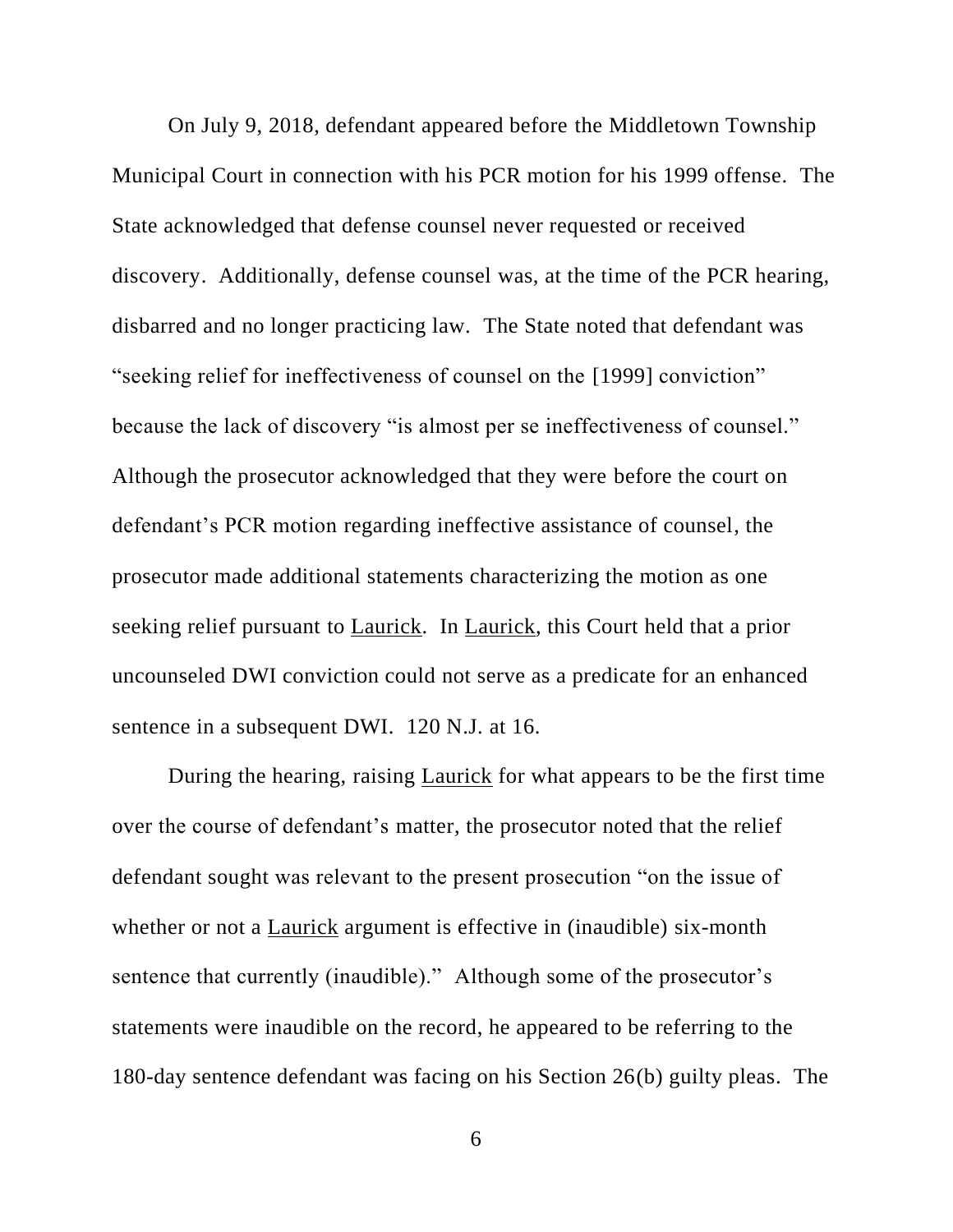State placed on the record its lack of objection "to [an] order, a Laurick order being entered if, for purposes you can just avoid the six months in jail he would pay the fines or whatever (inaudible) 2C:40-26." Defense counsel agreed with the State's interpretation and asked the Court to enter the order.

The municipal court acknowledged receipt of defendant's PCR motion, which relied on State v. Faison, 452 N.J. Super. 390, 394-95 (App. Div. 2017), in which the Appellate Division held that a prior DWI conviction for which a defendant obtained PCR could not serve as a predicate in a Section 26(b) prosecution. The municipal court interpreted Faison "to extend Laurick relief to" Section 26(b). The court then held that defendant's 1999 counsel was constitutionally ineffective and that, therefore, "the [1999] conviction should not be used as indicated in Laurick for enhancement of any penalties." The court stated that it would enter an order to that effect and styled its decision as "grant[ing] PCR relief."

Two days later, on July 11, 2018, defendant appeared before the Union Beach Municipal Court on the PCR motion related to his 2016 Refusal conviction. 2 Defense counsel represented that he had "prepared an updated order, because that is seeking PCR, this updated order [is] only seeking a

<sup>&</sup>lt;sup>2</sup> Although the offense took place in Middletown, the PCR proceeding was heard in Union Beach Municipal Court due to a conflict of interest.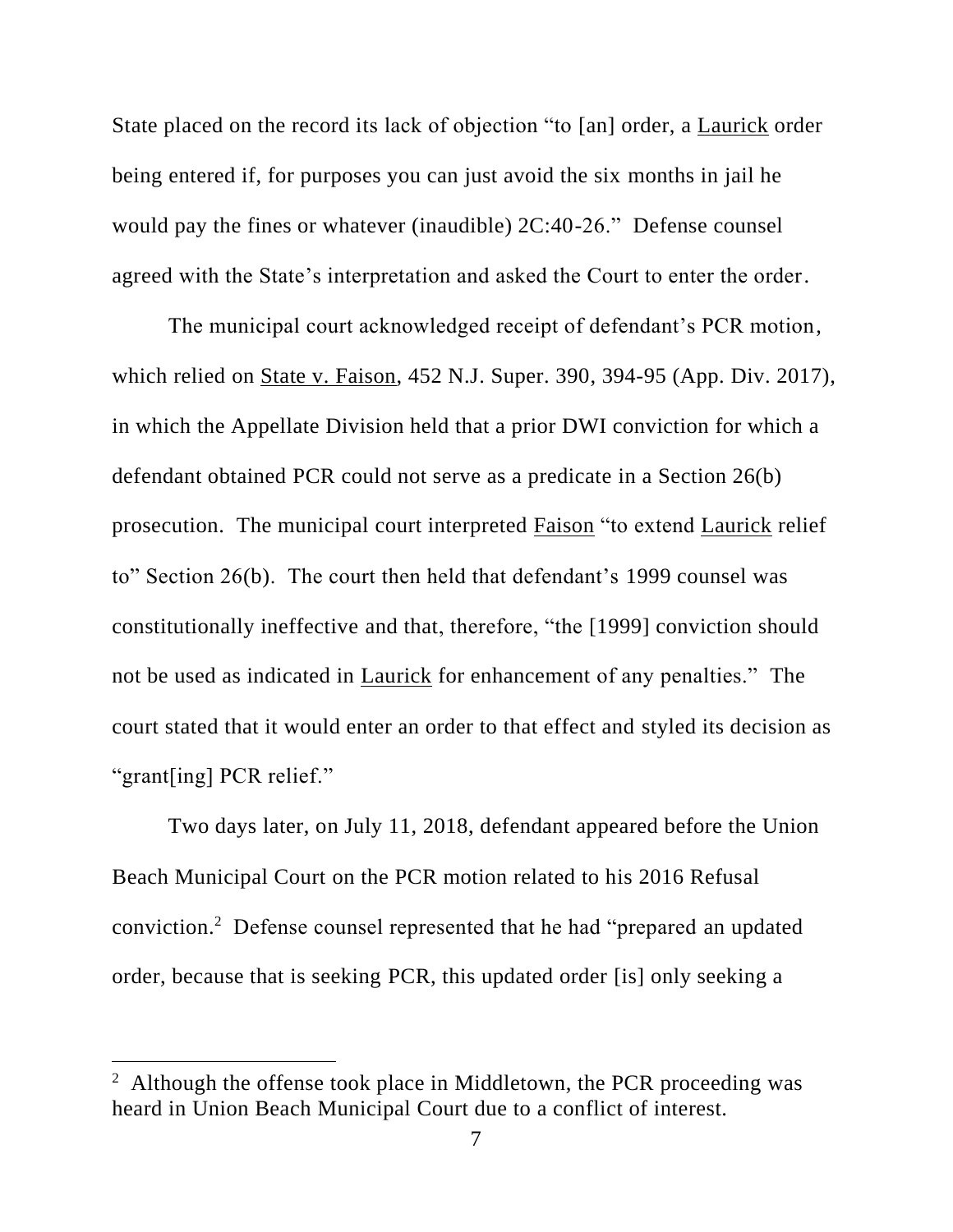Laurick order." In response, the municipal court judge said, "this one I'll sign, the other one I wouldn't have," and proceeded to sign the Laurick order.

Both municipal court orders specifically stated that the convictions were not to "be used to enhance any subsequent conviction" under either N.J.S.A. 39:3-40 or Section 26(b), pursuant to Laurick.

#### B.

On October 23, 2018, defendant appeared in Monmouth County Superior Court for sentencing on the three Section 26(b) offenses. Defendant asked the court to impose a sentence consistent with the plea agreement, 180 days, but argued in the alternative that Laurick relief applied to the Section 26(b) convictions.<sup>3</sup> Defendant argued that  $Faison$  stood for the proposition that it</u> would violate Laurick to sentence an individual to the minimum 180 days' imprisonment pursuant to Section 26(c) based on prior uncounseled DWI and Refusal convictions. Defendant maintained that basing such a sentence on prior uncounseled convictions would constitute an "increased period of incarceration" under Laurick, because he would receive a longer sentence than for a typical DWS conviction. According to defendant, he could only be

<sup>&</sup>lt;sup>3</sup> At sentencing, seemingly in an effort to preserve the issue for appeal, defense counsel requested permission "to address the issue of a custodial sentence," asking "for a brief opportunity to put some comments on the record" for "the purposes of preserving the record."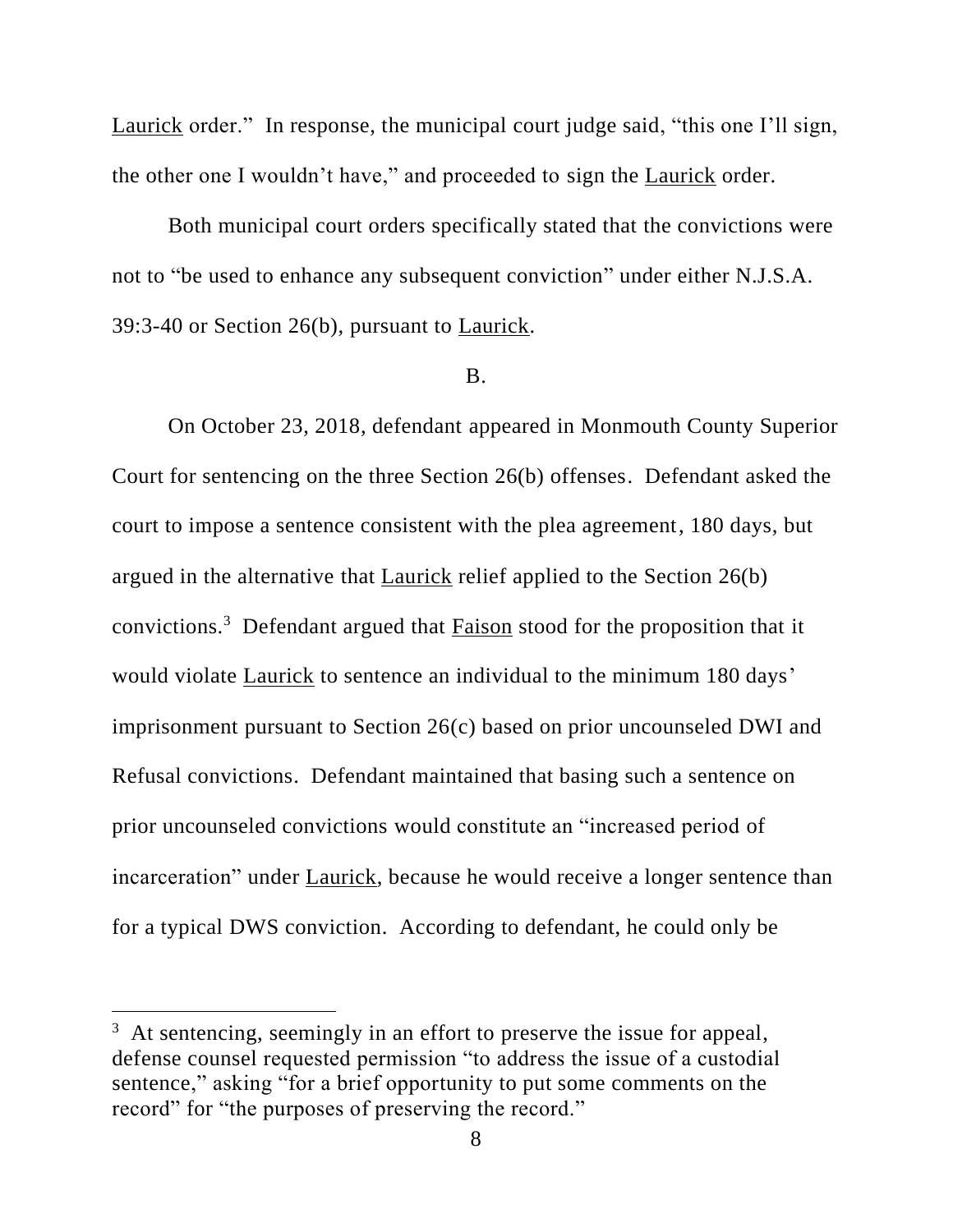sentenced to a custodial term for a typical DWS charge, plus any non-custodial penalties that resulted from the Section 26(b) conviction.

Notwithstanding defendant's argument, the trial court sentenced defendant to 180 days in the county jail without parole, in accordance with the plea agreement. The court distinguished defendant's circumstances from Faison, as the underlying convictions in Faison had been entirely vacated through PCR -- they had not been made unusable for sentencing purposes through Laurick. The court agreed with the State that Faison and State v. Sylvester, 437 N.J. Super. 1 (App. Div. 2014), limited Laurick relief to sentencing for DWI convictions, and it held that Laurick could not be extended to Section 26(b) convictions. The sentencing court reasoned that Section 26 was distinguishable from DWI because the former involved a mandatory minimum sentence rather than an enhanced sentence.

## C.

Defendant appealed, arguing that Laurick relief applies to Section 26(b) convictions, so he should not have received the enhanced sentence of 180 days' imprisonment. In an unpublished opinion, the Appellate Division affirmed defendant's sentence. The court held that Laurick did not apply to defendant's convictions because Laurick was a DWI case and did not involve a DWS conviction. The court reviewed Section 26(b) and emphasized that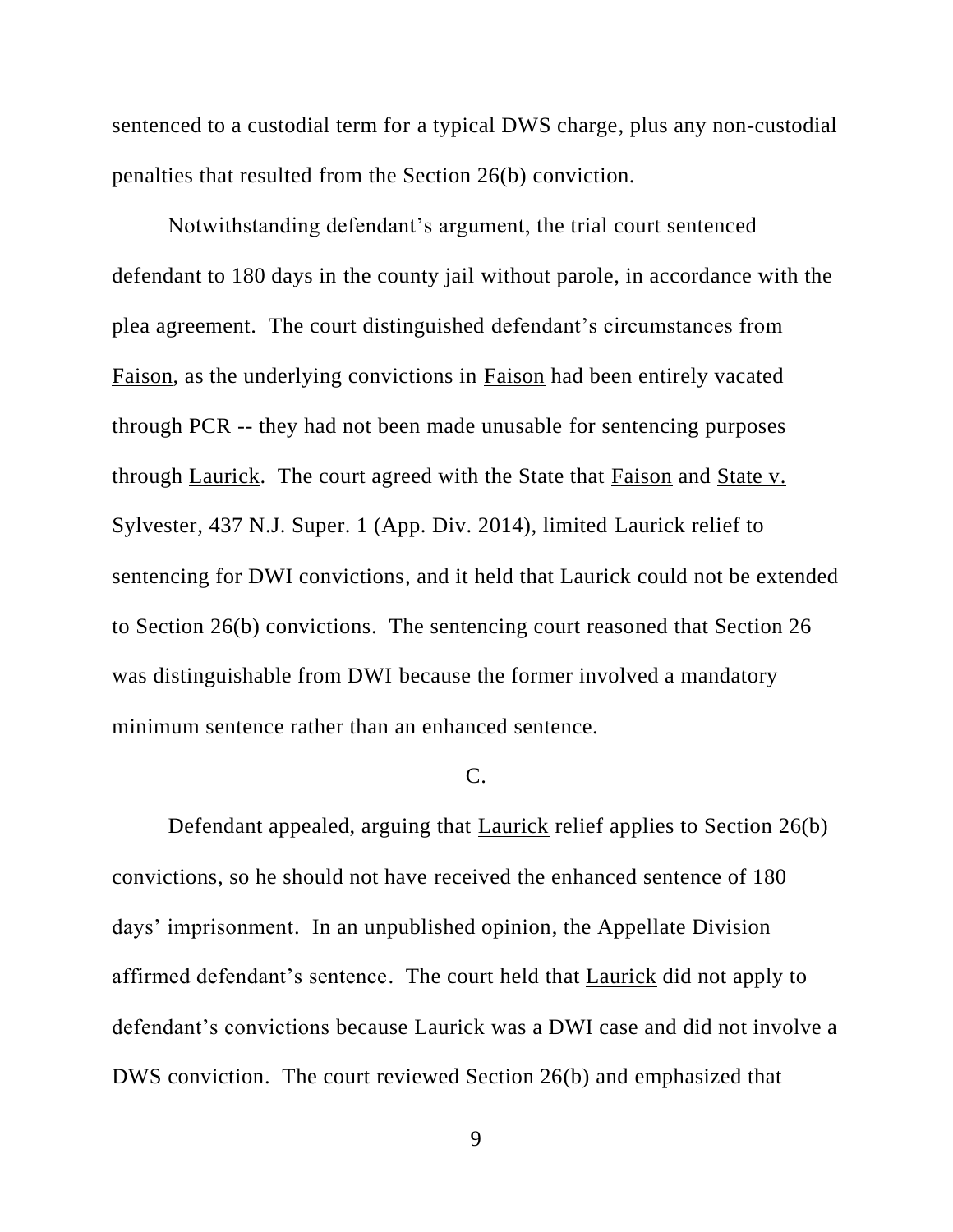defendant's conduct satisfied every element of the statute. The Appellate Division explained that because N.J.S.A. 2C:40-26(c) established a minimum 180-day sentence for both Section 26(a) and Section 26(b), and only the latter required multiple DWI or Refusal convictions, "[t]he period of incarceration is not enhanced because of [defendant's] second DWI conviction; it is the same minimum period under subsection a or b of the statute."

The Appellate Division emphasized the language in Laurick that "[t]he significance of the ruling lies in the progressively enhanced penalties that second and third offenders receive under our drunk driving laws." The court found that defendant's reliance on Faison was misplaced, as that case involved past DWI convictions that had been vacated entirely through traditional PCR. The court also distinguished Sylvester, which upheld a conviction under Section 26(b) even though the defendant in that matter received PCR on the conviction that triggered her license suspension. The Appellate Division concluded that Section 26(b) was properly applied to defendant's conduct and that the mandatory period of incarceration applies.

We granted defendant's petition for certification on whether Laurick relief applies to his Section 26(b) convictions. 244 N.J. 344 (2020). We also granted leave to participate as amici curiae to the Association of Criminal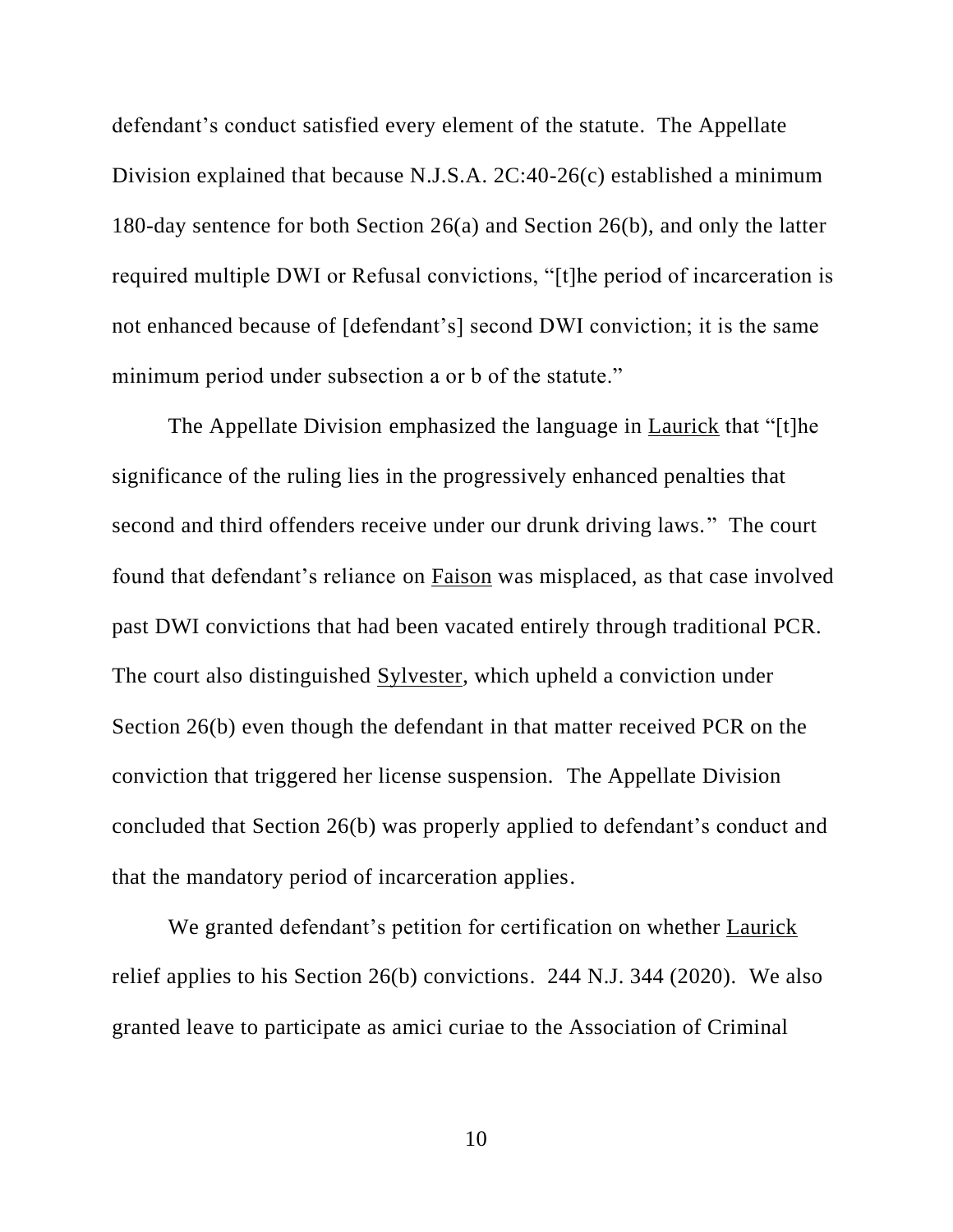Defense Lawyers of New Jersey (ACDL) and to the Attorney General of New Jersey.

# II.

# $\mathbf{A}$ .

Defendant argues that the Appellate Division erred in limiting Laurick relief to DWI and Refusal convictions because Laurick's rationale should apply equally to Section 26(b) convictions. According to defendant, Laurick's principle of disallowing uncounseled convictions to serve as a predicate for an enhanced sentence is not limited to DWI convictions and has been applied in various contexts besides DWI. Defendant contends that there is no rational basis for precluding its application to Section 26(b), which he analogizes to an enhanced sentencing statute because it transforms a motor vehicle violation into an indictable fourth-degree crime.

Defendant argues that no term of imprisonment may be enhanced by an uncounseled conviction, including his 1999 and 2016 convictions. Defendant also contends that Faison and Sylvester, ostensibly the only two cases challenging the validity of an element for a Section 26(b) offense, are in conflict. Defendant asks this Court to apply Faison's rationale because, according to defendant, it is closer to Laurick's core holding.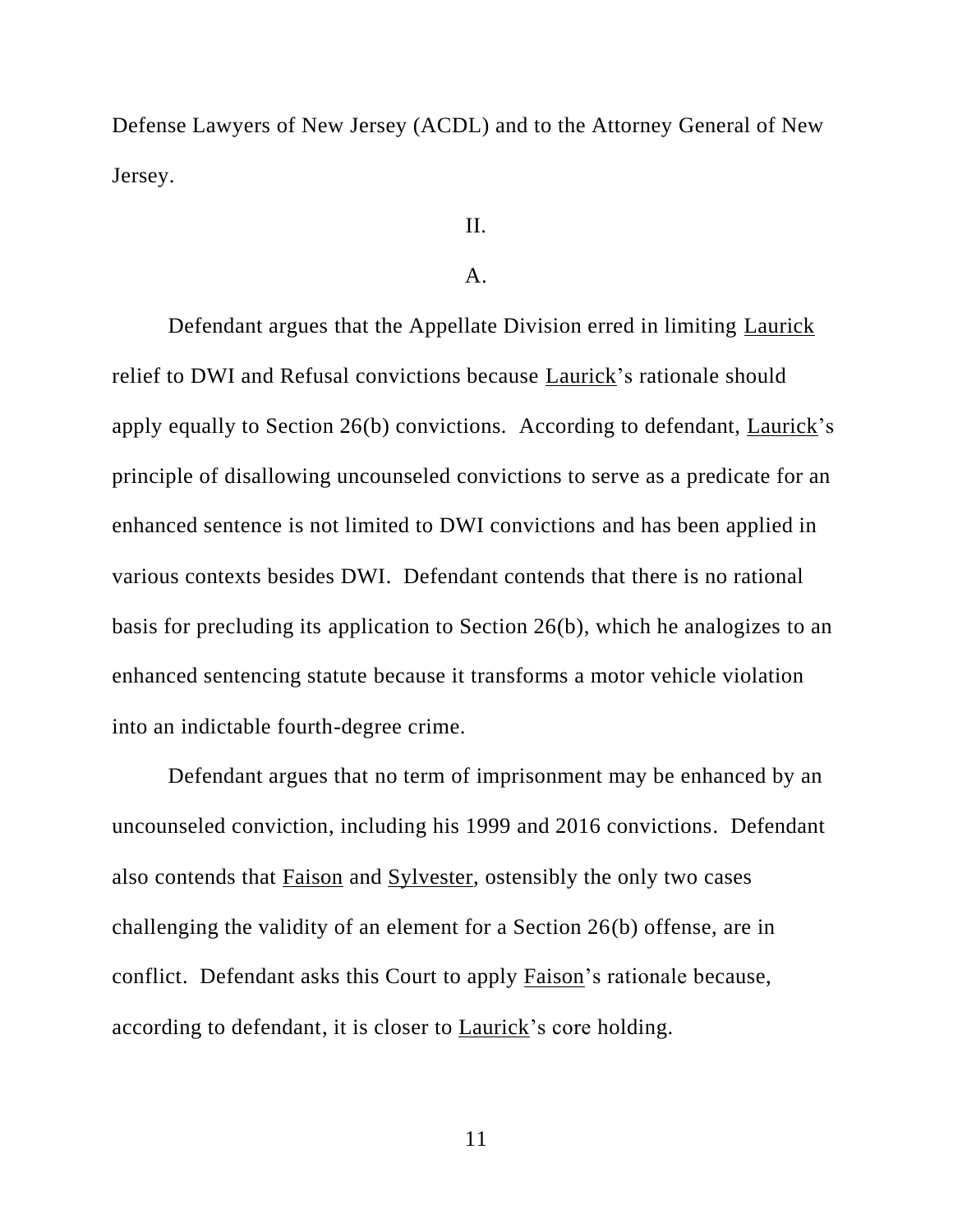The ACDL supports defendant's position and argues that Section 26 should be regarded as an enhanced sentencing provision for N.J.S.A. 39:3-40. The ACDL contends that Section 26 does not exist independently from the underlying DWI offenses.

### B.

The State argues that the Appellate Division properly affirmed defendant's sentence. The municipal court orders, the State contends, erroneously granted Laurick relief to defendant because he was represented by counsel during his 1999 DWI and 2016 Refusal matters, precluding the orders' binding effect. The State suggests that New Jersey courts have never recognized Laurick relief in any context other than that of an individual who lacks notice of the right to counsel and is prejudiced by the absence of representation. The State notes that in State v. Patel, 239 N.J. 424 (2019), this Court distinguished Laurick relief from traditional PCR. According to the State, PCR is both broader -- in absolving defendants of criminal and civil consequences of their convictions -- and narrower, through its five-year time bar.

Even if we were to accept the orders as binding, the State argues, we should not construe Laurick relief to bar defendant's prosecution under Section 26(b). According to the State, such an extension of Laurick would allow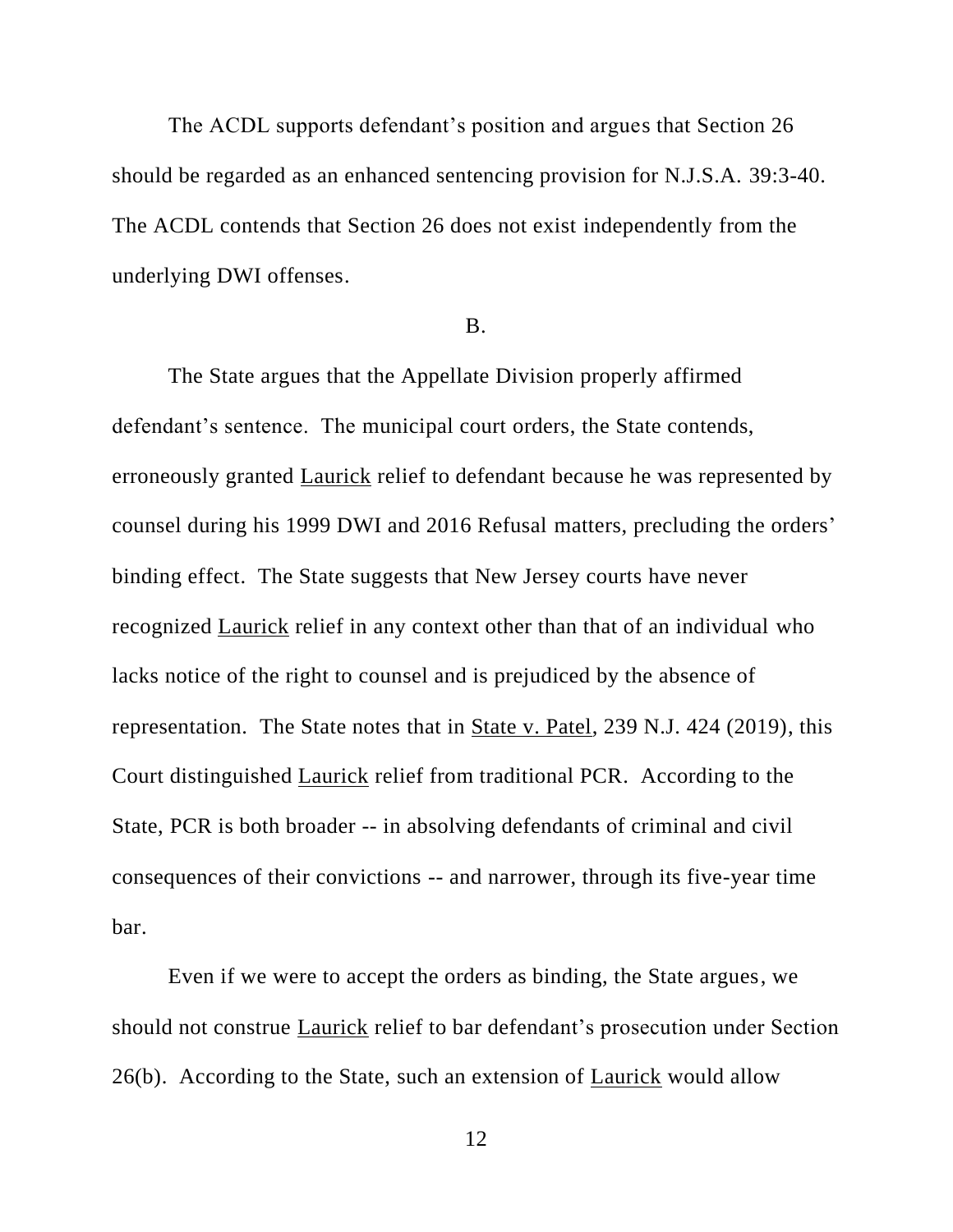repeat DWI offenders to avoid the consequences of deliberately continuing to drive while their license is suspended. The State contends that it was the Legislature's intent and prerogative to ensure that repeat DWI offenders receive a prison sentence for flouting the consequences of their DWI convictions.

The Attorney General supports the State's position. He argues that granting PCR for an underlying DWI-related conviction should not alter the fact that an individual charged under Section 26(b) was violating a court ordered suspension at the time of the offense. The Attorney General contends that Section 26(b)'s plain language supports subjecting a defendant to the mandatory 180-day sentence even if that defendant later obtains Laurick relief. According to the Attorney General, judicial orders have legal effect until they are vacated, and legal consequences attach to violating restraining orders and injunctions even if they are later proven defective. Thus, he asserts, defendant should be held accountable for violating Section 26(b) and sentenced accordingly because his license was suspended at the time he was charged.

### III.

Our review of a defendant's sentence is normally limited to the deferential abuse of discretion standard. State v. Fuentes, 217 N.J. 57, 70 (2014). In this matter, however, the parties and the prior courts have varying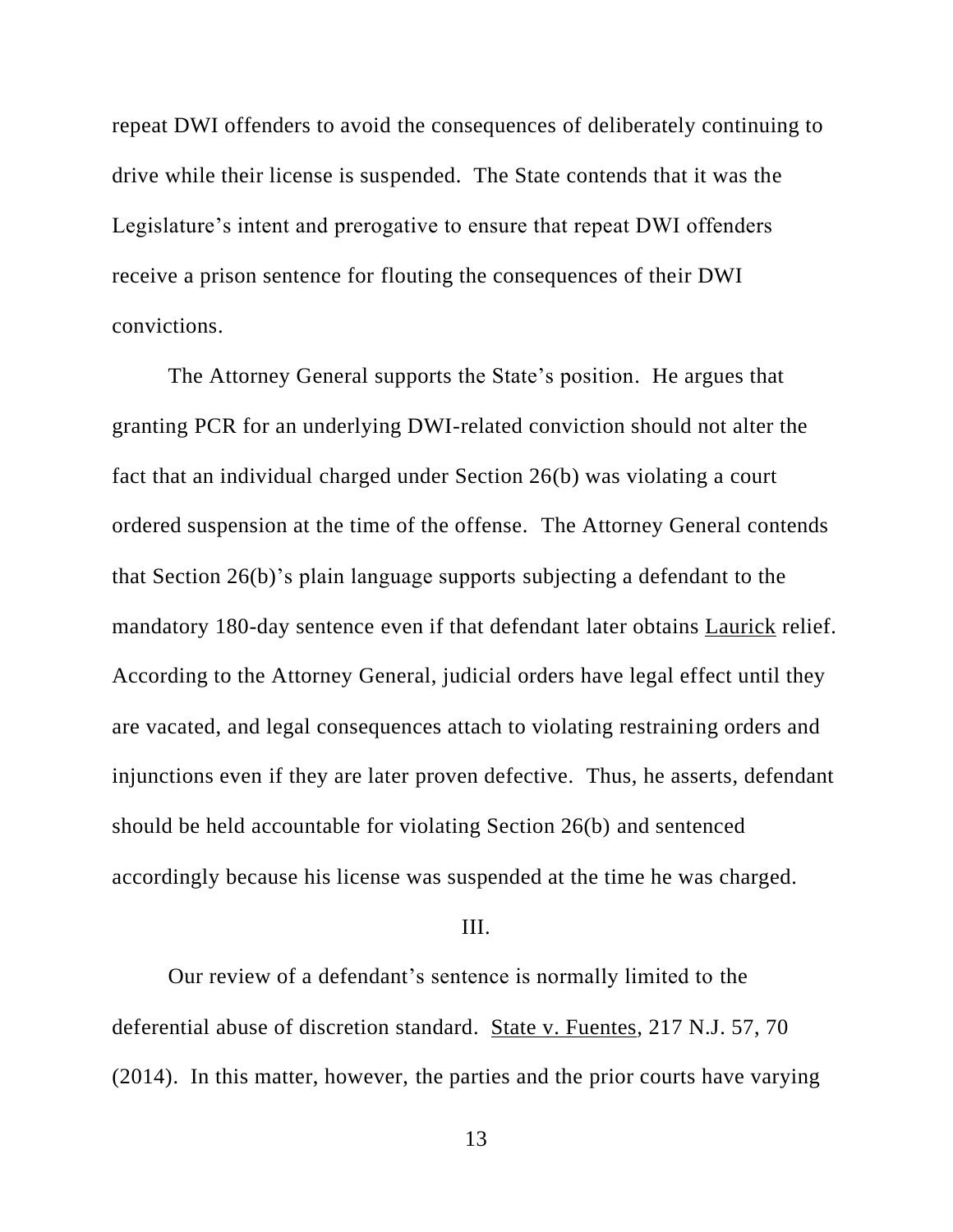interpretations of the case law governing the sentencing issues in this case, so we review those "issues of law de novo and owe no deference to the interpretive conclusions of either the Appellate Division or the Law Division." Patel, 239 N.J. at 435.

This appeal involves the interrelation of three distinct offenses connected to the use of an automobile while intoxicated: DWI, Refusal, and DWS. The following is a summary of those statutes.

#### A.

First, a DWI offense is committed when an individual "operates a motor vehicle while under the influence of intoxicating liquor . . . [or] with a blood alcohol concentration of 0.08% or more." N.J.S.A. 39:4-50(a). An individual convicted of DWI faces a series of civil and penal consequences. See generally N.J.S.A. 39:4-50. Defendants convicted of their first DWI are, among other penalties, required to install an ignition interlock device and, if they were found to have driven with a blood-alcohol content of 0.15% or higher, are subject to a license suspension of four to six months. Id. at  $(a)(1)$ . Conviction of a second DWI results in a license suspension for one to two years, id. at (a)(2), while a third conviction triggers a license suspension of eight years, id. at (a)(3).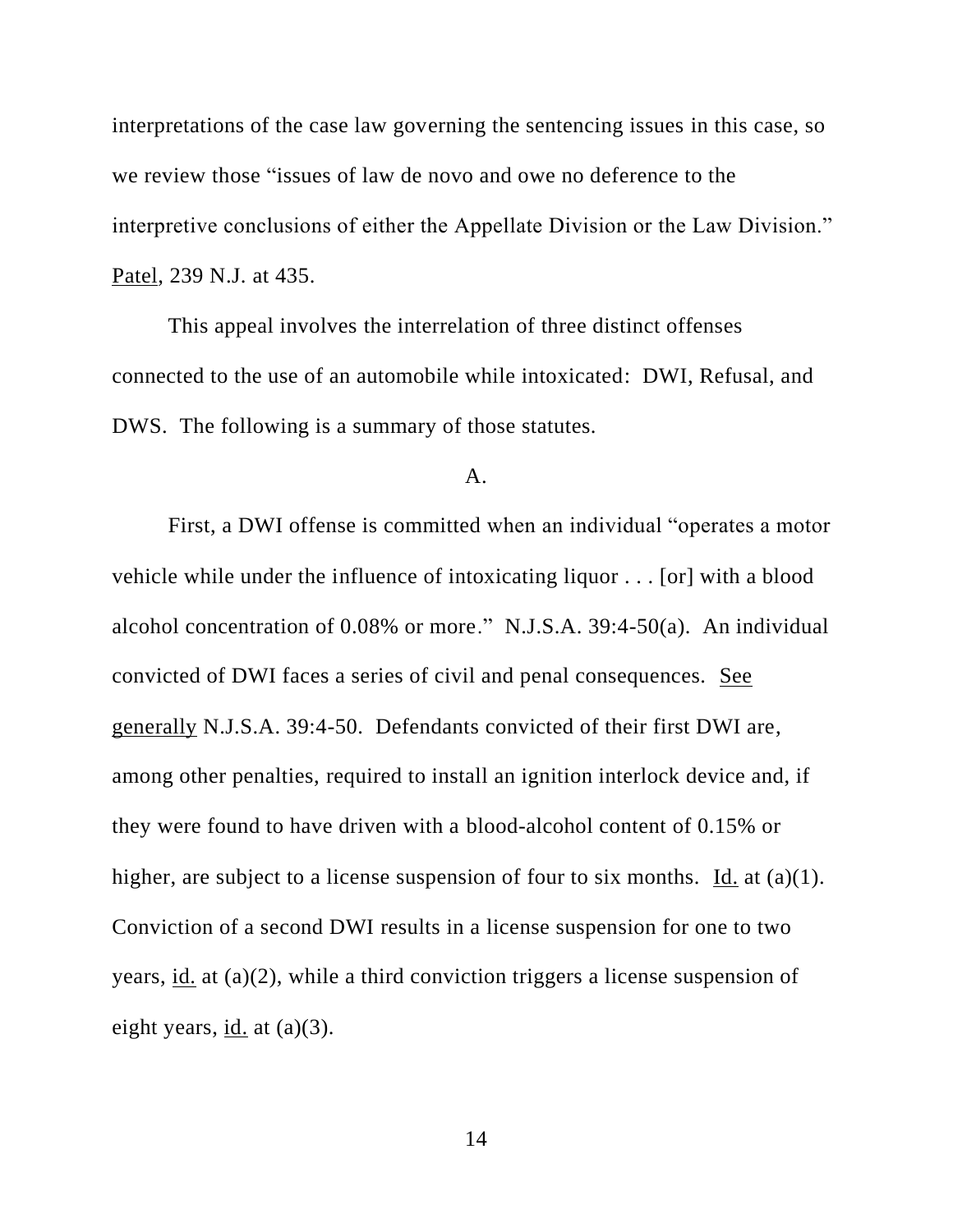The sentencing range for DWI offenders also increases based on past DWI convictions. Upon a defendant's first conviction for DWI, the court has discretion to impose a term of imprisonment of not more than 30 days. Id. at (a)(1). For a second DWI conviction, the defendant must be sentenced to a term of imprisonment lasting between a minimum of 48 consecutive hours and a maximum of 90 days. Id. at (a)(2). For a third or subsequent DWI conviction, a defendant must be sentenced to a minimum of 180 days in a county jail or workhouse, although up to 90 days of that time may be served in an approved rehabilitation program. Id. at (a)(3). The statute also features a "step-down" clause which provides that

> if the second offense occurs more than 10 years after the first offense, the court shall treat the second conviction as a first offense for sentencing purposes and if a third offense occurs more than 10 years after the second offense, the court shall treat the third conviction as a second offense for sentencing purposes.

 $[N.J.S.A. 39:4-50(a).]^{4}$ 

Second, a Refusal offense is committed by declining to submit to a

breathalyzer test after being arrested for DWI. See N.J.S.A. 39:4-50.4(a).

Defendants convicted of Refusal must install an ignition lock and face

<sup>&</sup>lt;sup>4</sup> In the present case, defendant was treated as a second-time offender during his 2016 Refusal conviction because of the remoteness of his first DWI conviction in 1986.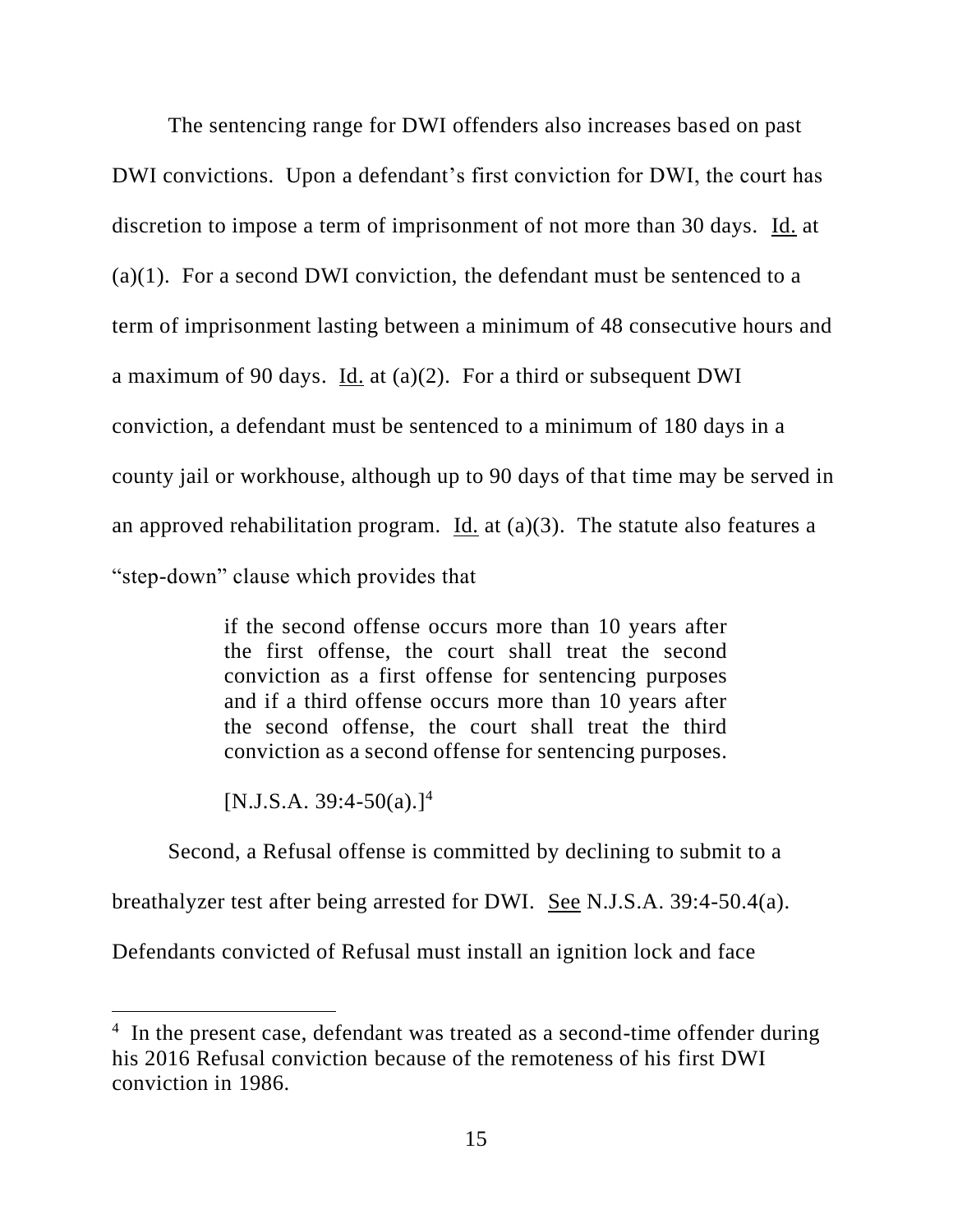progressively increasing periods of license suspension with each conviction. Ibid. Refusal convictions do not enhance the penalties an individual faces for subsequent DWI convictions. See State v. Ciancaglini, 204 N.J. 597, 610-11 (2011).

Lastly, and at the center of this appeal, is DWS, which occurs when an individual operates a motor vehicle while his or her license has been suspended in violation of N.J.S.A. 39:3-40. A defendant's first DWS violation is punishable by a \$500 fine but no jail time.<sup>5</sup> Id. at (a). A second violation is punishable by a fine of \$750 and a one-to-five-day period of imprisonment in county jail. Id. at (b). A third violation is punishable by a fine of \$1,000 and ten days of imprisonment in county jail. Id. at (c).

N.J.S.A. 39:3-40 also heightens penalties when an offender operates a vehicle during a period of license suspension imposed following a conviction for DWI or Refusal. A defendant who commits DWS in that context receives an additional license suspension of one to two years, an additional \$500 fine, and a term of imprisonment in the county jail of ten to ninety days. Id. at  $(f)(2)$ .

<sup>&</sup>lt;sup>5</sup> Individuals also face an extension of their license suspension or, for persistent DWS offenders, revocation of their driving privileges entirely. See N.J.S.A. 39:3-40(b) to (d).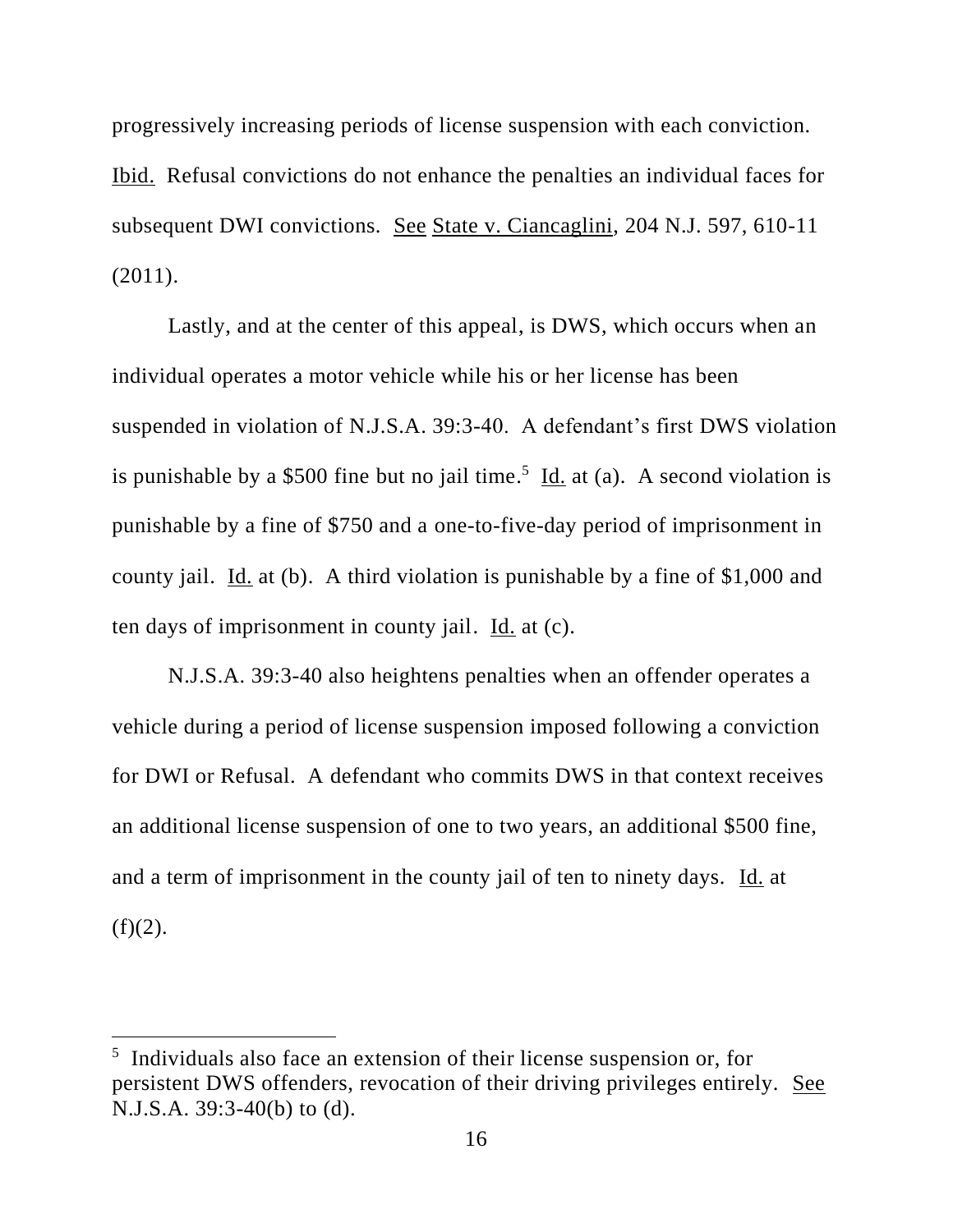In 2009, the Legislature created two additional DWS-related offenses targeting individuals with repeated violations of alcohol-related traffic laws. L. 2009, c. 333. N.J.S.A. 2C:40-26(a) prescribes a fourth-degree offense where an actor (1) operates a motor vehicle (2) during a period of license suspension imposed for DWI or Refusal, and (3) "the actor had previously been convicted of violating [DWS] while under suspension for that first offense." Section 26(b), which is at issue in this appeal, created a fourthdegree offense for (1) operating a motor vehicle (2) during a period of license suspension, and (3) that suspension was imposed for a "second or subsequent violation" of DWI or Refusal.

Section 26(c) provides that "[n]otwithstanding the term of imprisonment provided under N.J.S.A.  $2C:43-6$  and [N.J.S.A.  $2C:44-1(e)$ ], if a person is convicted of a crime under this section the sentence imposed shall include a fixed minimum sentence of not less than 180 days during which the defendant shall not be eligible for parole." In sum, the minimum sentence of 180 days' imprisonment is triggered pursuant to Section 26(a) when the defendant has been convicted of DWS pursuant to N.J.S.A. 39:3-40 after a suspension that resulted from a DWI or Refusal conviction. To trigger the 180-day sentence pursuant to Section 26(b), the defendant must be found to have operated a vehicle during a period of suspension after two or more DWI or Refusal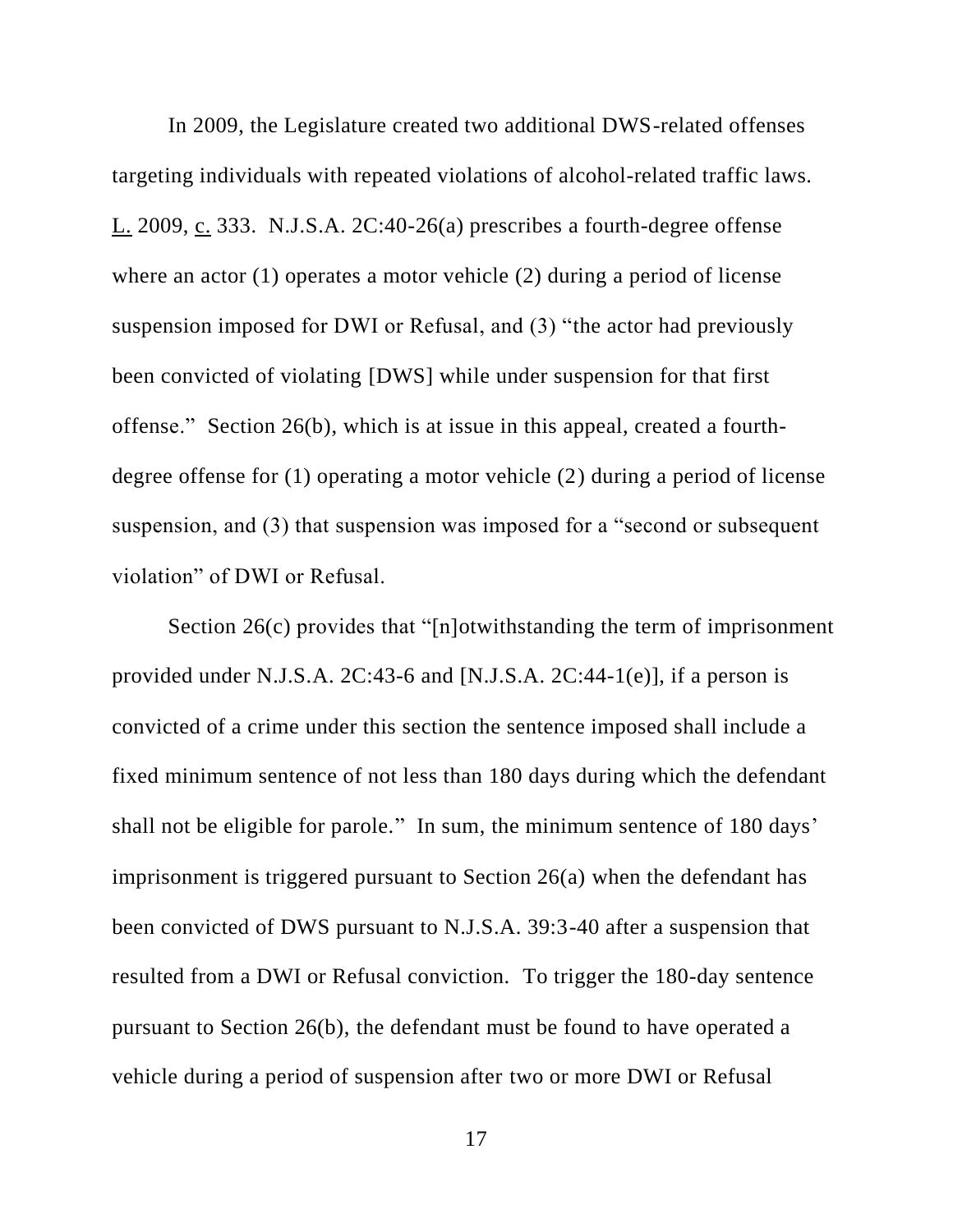convictions. Whereas the penalties for DWS pursuant to N.J.S.A. 39:3-40 yield at most a ten-to-ninety-day sentence, see N.J.S.A. 39:3-40(f)(2), under Section 26(c), those penalties are increased based on the repeated nature of the underlying offenses that led to the license suspension in the first place.

### IV.

### A.

We interpret and apply those statutes in considering the legal question posed in defendant's petition: whether Laurick relief extends to Section 26(b) convictions.

The State attempts to distinguish the progressive penalties for multiple DWI convictions as enhanced penalties in that statute but claims the 180-day sentence prescribed by Section 26 is a mandatory minimum sentence, not an enhanced penalty. That distinction places form over substance.

An individual charged with a first DWS violation whose suspension was not triggered by a DWI or Refusal conviction faces only a fine of \$500. N.J.S.A. 39:3-40(a). An individual who drives while suspended after being convicted of DWI, but who has no other prior DWI convictions, faces imprisonment for ten to ninety days. N.J.S.A. 39:3-40(f)(2). An individual who drives while their license is suspended after a second or subsequent DWI faces a minimum of 180 days' imprisonment under Section 26. N.J.S.A.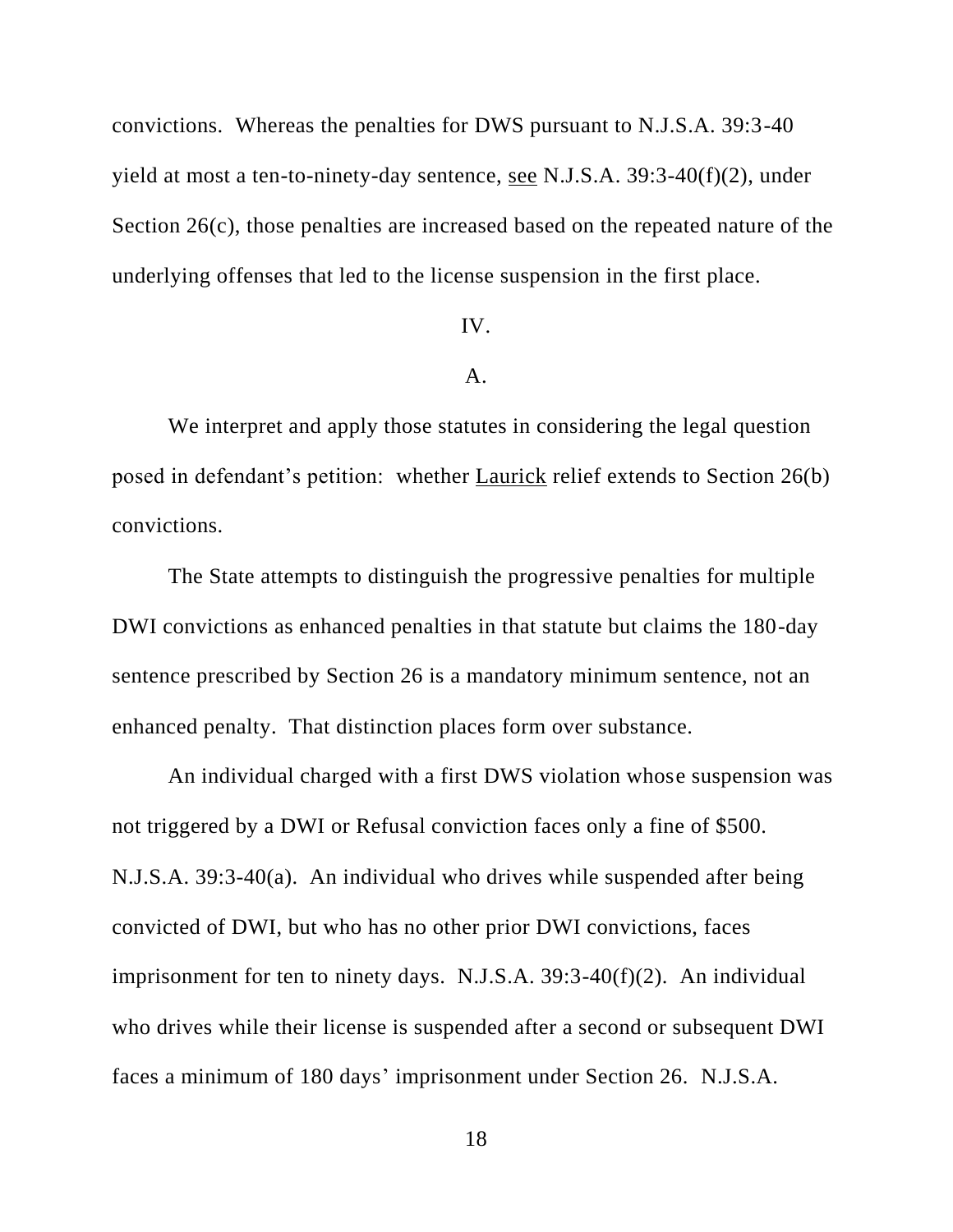2C:40-26(b), (c). Although N.J.S.A. 39:3-40 and N.J.S.A. 2C:40-26 are not found within the same title of the Code, they operate in tandem to establish escalating consequences for the same conduct -- driving while suspended - based on a defendant's number of past DWI or Refusal convictions. That is exactly what the DWI statute accomplishes with its enhanced sentencing scale. There is no principled distinction between the two sentencing schemes.

And it is hardly the case that Section 26(b) is a purely distinct offense separate and apart from N.J.S.A. 39:3-40, given the fact that Section 26 specifically incorporates that statute by reference. See N.J.S.A. 2C:40-26(b) ("It shall be a crime of the fourth degree to operate a motor vehicle during the period of license suspension in violation of [N.J.S.A.] 39:3-40 . . . ." (emphasis added)).

Pursuant to Section 26(b), a defendant convicted of DWS after two or more DWI or Refusal convictions is subject to a greater loss of liberty than he would have been had he not had the prior convictions. Although the facts of Laurick dealt with DWI convictions, nothing in the opinion limited its right-tocounsel principles to DWI matters. If a defendant obtains Laurick relief on a prior DWI or Refusal conviction, fairness dictates that the conviction upon which relief was granted cannot be used to increase that defendant's sentence for DWS to 180 days' imprisonment.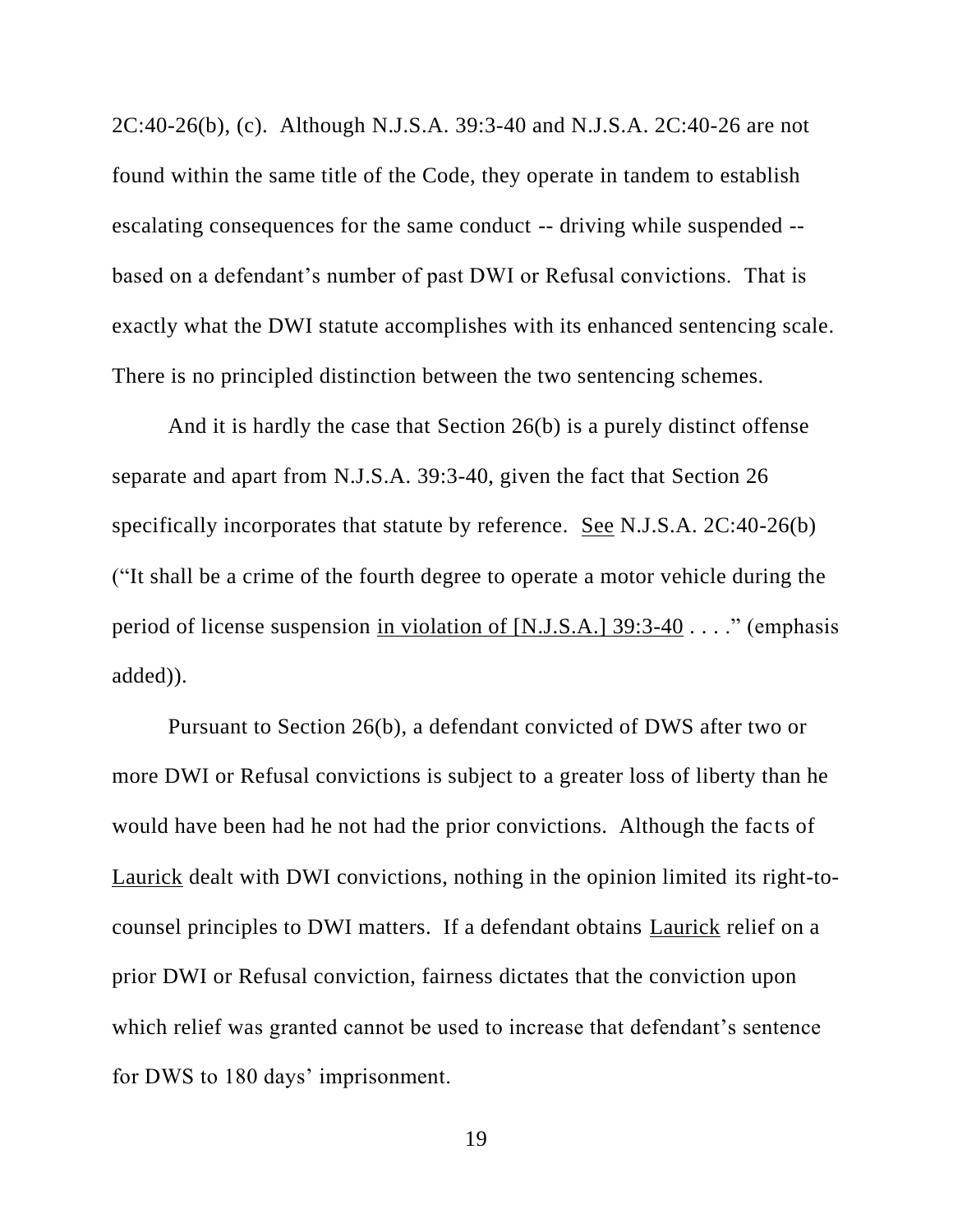In sum, we hold that a conviction for which a defendant has been granted Laurick relief cannot be used to increase a DWS sentence pursuant to Section 26(b).

B.

Here, however, defendant was not entitled to Laurick relief on either his 1999 or his 2016 conviction based on his ineffective assistance of counsel claims.

In Laurick, this Court held that a defendant's prior uncounseled DWI convictions could not be used to enhance the custodial sentence for a subsequent DWI conviction. 120 N.J. at 16. In that case, the defendant pled guilty to a DWI charge in municipal court after having been convicted of DWI several years earlier. Id. at 6. The defendant argued that at the time of that guilty plea, he was "unrepresented by counsel, unaware of his right to counsel, and uninformed of that right by the previous judge." Ibid. This, the defendant alleged, was a violation of his rights under Rodriguez v. Rosenblatt, 58 N.J. 281 (1971), where this Court held that defendants must be informed of not only their right to counsel, but of the right to appointed counsel if indigent "because the penalties for a DWI conviction constitute consequences of magnitude." Patel, 239 N.J. at 437 (citing Rodriguez, 58 N.J. at 295).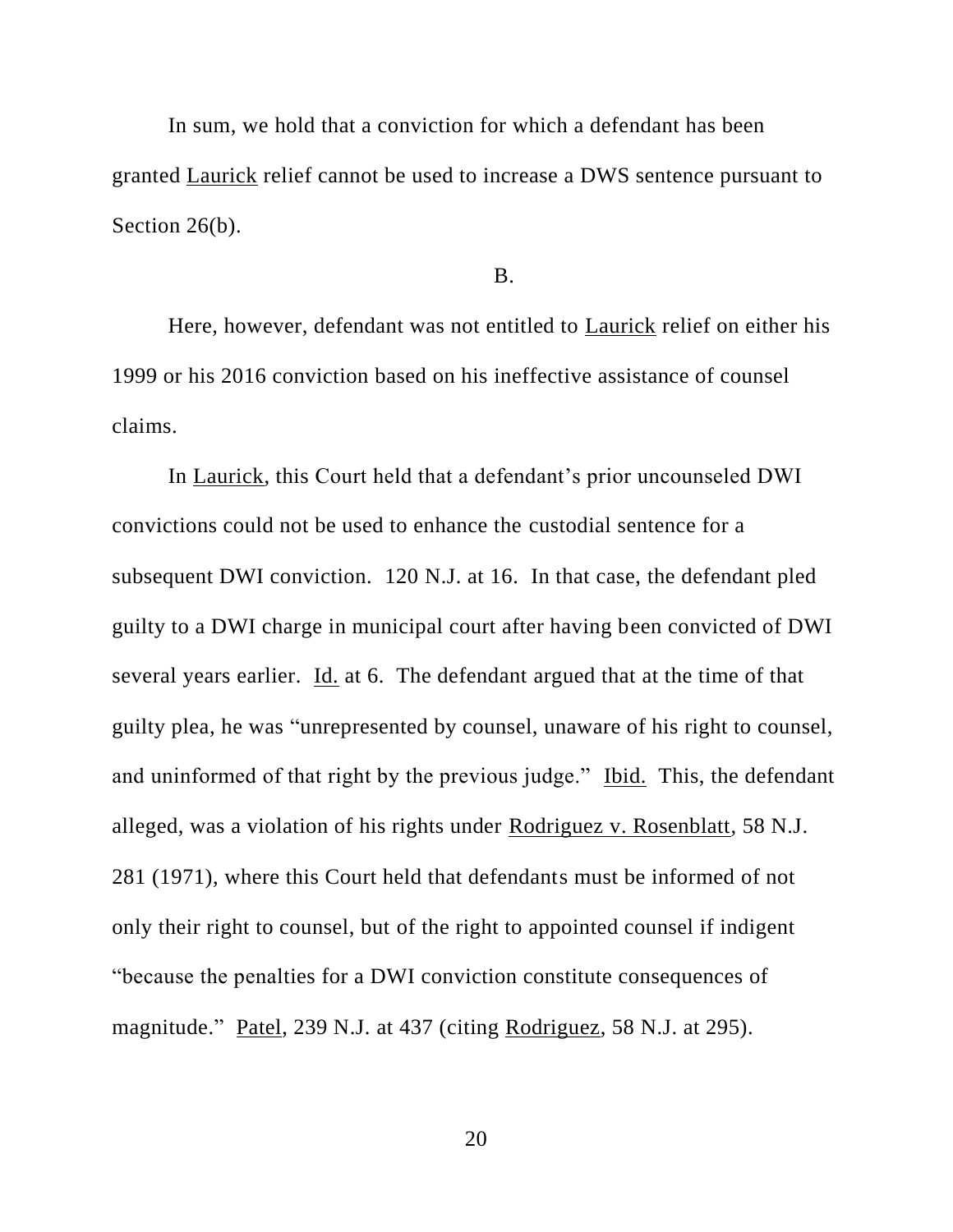This Court held that DWI convictions obtained under these circumstances -- where the defendant was not represented by counsel and not informed of his right to counsel -- could not be used to subject defendants to enhanced, recidivist penalties for subsequent DWI convictions. Laurick, 120 N.J. at 16. The Court determined "that an uncounseled conviction without waiver of the right to counsel is invalid for the purpose of increasing a defendant's loss of liberty." Ibid. The Court noted, however, that "[i]t is constitutionally permissible that a prior uncounseled DWI conviction may establish repeat-offender status for purposes of the enhanced penalty provisions." Ibid. Accordingly, while "the enhanced administrative penalties and fines" for second or subsequent DWI convictions could constitutionally be imposed based on a prior uncounseled conviction, "the actual period of incarceration imposed may not exceed that for any counseled DWI convictions." Ibid.

To be clear, Laurick created a special form of PCR that does not vacate the conviction, as in traditional PCR, but simply prevents the use of an uncounseled and unreliable DWI conviction to enhance a subsequent sentence. Id. at 4-5. After obtaining Laurick relief, the DWI conviction remains intact but cannot be used to increase a subsequent incarceration. Id. at 16.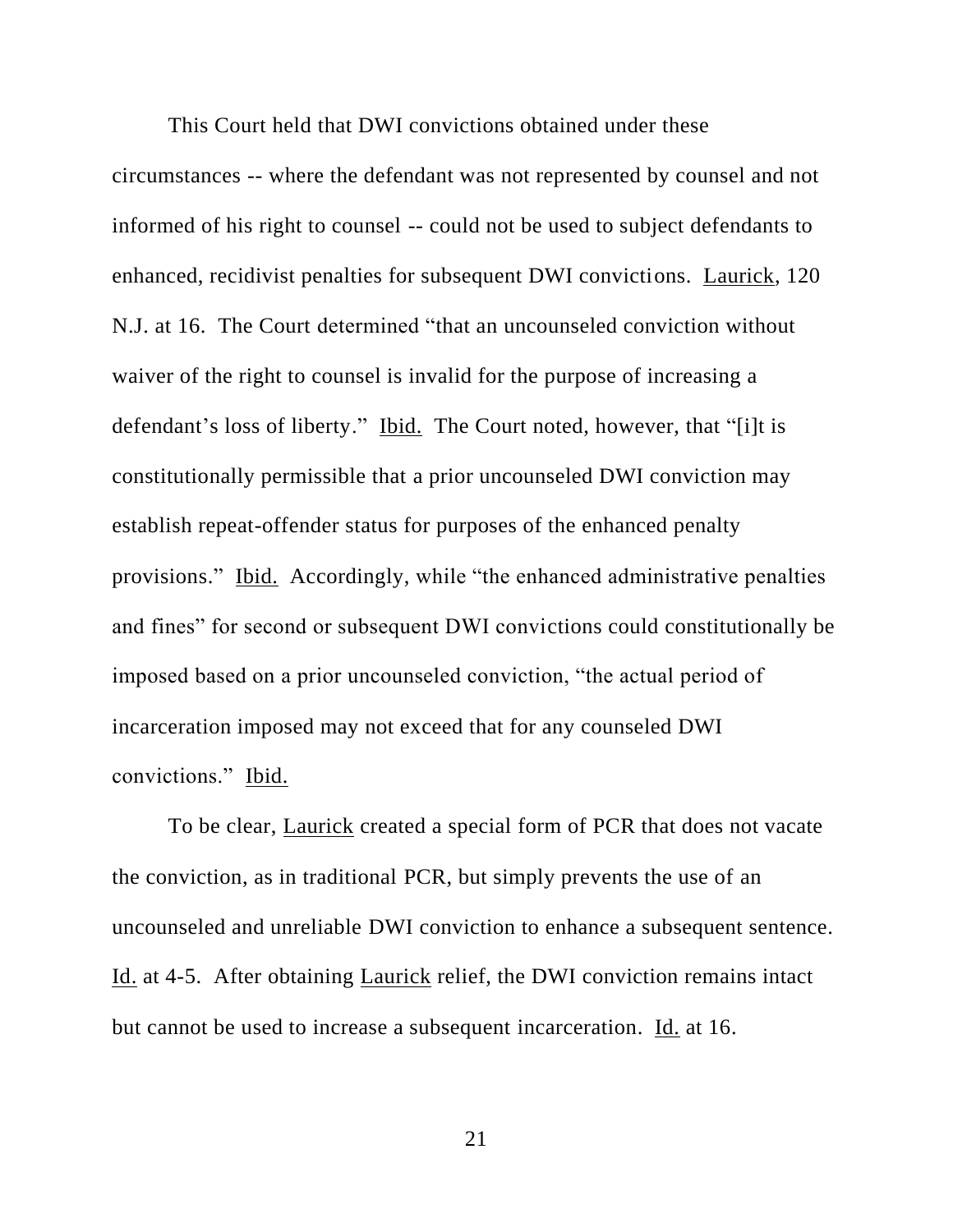The Court further noted "the difficulty in reviewing such dispositions more than three years after the fact when transcripts or tapes of the proceedings are no longer available," but reasoned that "[s]ometimes notation of an attorney's entry of an appearance may be in the case file," and that "any available police records may . . . [contain] the evidence bearing on guilt or innocence." Id. at 12. Where "the only issue is whether the uncounseled plea precluded imposition of an additional loss of liberty," the Court explained, "[r]esolution . . . will ordinarily be simpler and more straightforward." Ibid. In light of those concerns, the Court directed municipal courts to note on the judgment of conviction that a defendant received a Rodriguez notice. Ibid.

As is clear from the opinion, Laurick relief is available to defendants whose DWI convictions were uncounseled. All of this Court's caselaw applying Laurick relief dealt with proceedings in which the defendant did not have counsel, was not informed of the right to counsel, or was not told that counsel would be provided if the defendant could not afford an attorney. In State v. Hrycak, this Court reaffirmed its holding in Laurick despite the United States Supreme Court's ruling in Nichols v. United States, 511 U.S. 738 (1994), that "federal law does not prohibit the use of a prior uncounseled conviction for enhancement of a subsequent conviction." 184 N.J. 351, 362-63 (2005). In Patel, this Court ruled that the proofs for indigent and non-indigent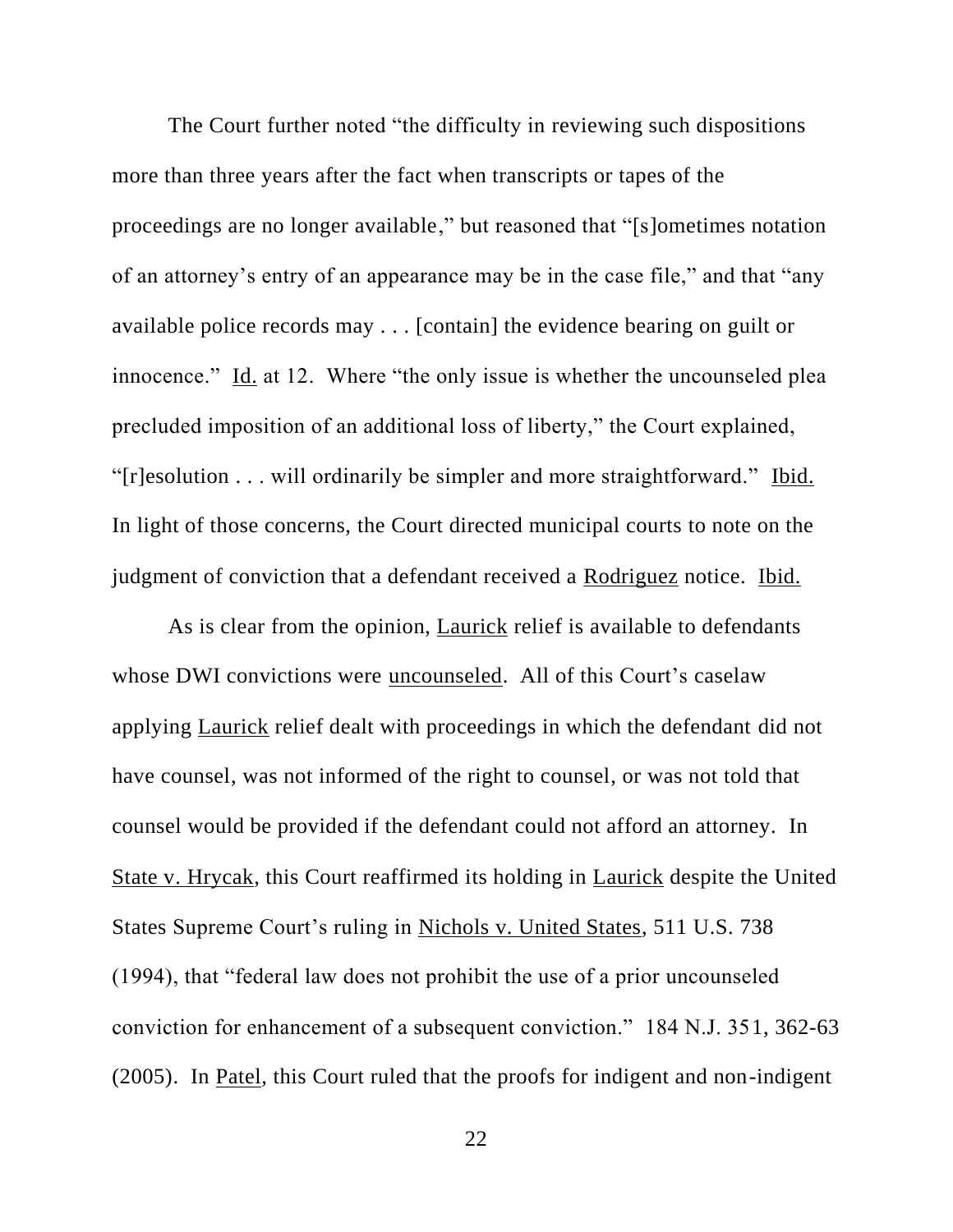defendants are the same in making a motion for Laurick relief. 239 N.J. at 443-44. The Court in Patel also removed the requirement that petitions for Laurick relief must be filed within five years of the entry of the judgment of conviction. Id. at 447-48.

In the present case, defendant unquestionably had counsel during the prior proceedings at issue. The municipal courts, therefore, erred in granting defendant Laurick relief. Defendant's applications for relief on his 1999 DWI and 2016 Refusal convictions were solely petitions for PCR seeking to vacate his convictions. Nowhere in defendant's filings in those matters did he cite to Laurick or argue that he was entitled to Laurick relief. In fact, defendant specifically stated that the legal authority pursuant to which the relief applications were made included caselaw that dealt solely with traditional PCR in citing to State v. Preciose, 129 N.J. 451 (1992), and State v. Mitchell, 126 N.J. 565 (1992). Defendant's PCR petitions made no mention of defendant being uncounseled during those prior proceedings and, on the contrary, made numerous allegations regarding defense counsel's alleged deficient performance during defendant's 1999 and 2016 proceedings.

It appears from the limited transcript record that the first mention of Laurick relief came during the July 9, 2018 PCR hearing regarding the 1999 DWI conviction. There, after acknowledging that the parties were before the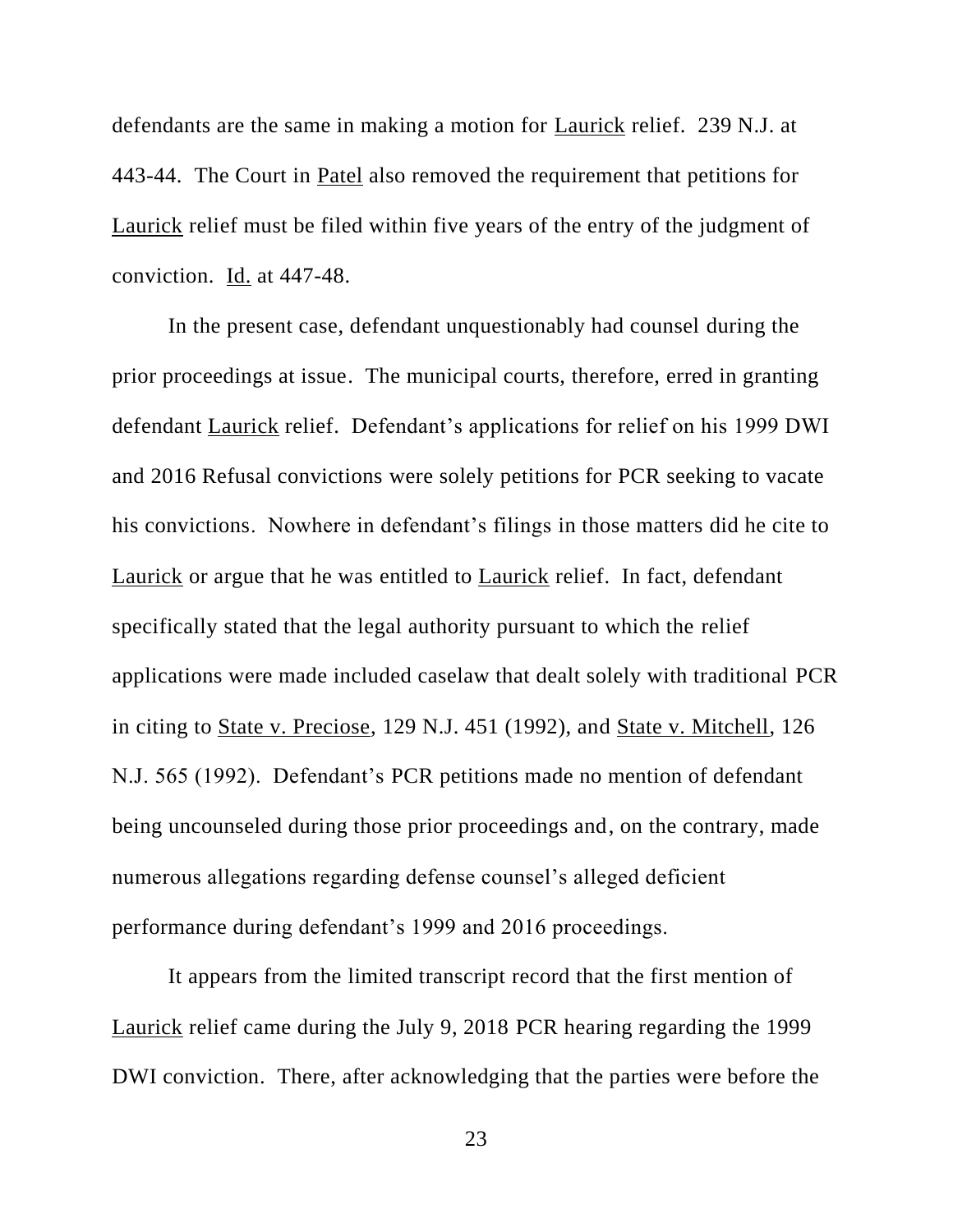court because defendant "[sought] relief for ineffective assistance of counsel," the prosecutor noted the State's lack of objection to the entry of a Laurick order and the court entered the order. When defendant subsequently appeared at the PCR hearing for his 2016 Refusal conviction, counsel provided the court with an updated proposed order granting Laurick relief because the proposed order originally submitted with defendant's petition apparently asked for PCR relief only.

It is unclear exactly what transpired in both hearings because the sparse record does not contain a complete account of all the proceedings and any potential discussions off the record, but defendant's PCR motions were somehow converted into motions seeking Laurick relief for uncounseled convictions. That was incorrect. Defendant had counsel during both proceedings that resulted in his 1999 and 2016 convictions. There is no question that he was aware of his right to counsel because he was, in fact, represented by counsel.

It bears repeating that defendant was mistakenly awarded Laurick relief when his original motions were for PCR predicated on the alleged ineffective assistance of counsel. Yet, defendant now argues that Laurick relief is the appropriate remedy because counsel was so ineffective, it was as if defendant was not represented at all. That is simply not the standard for Laurick relief.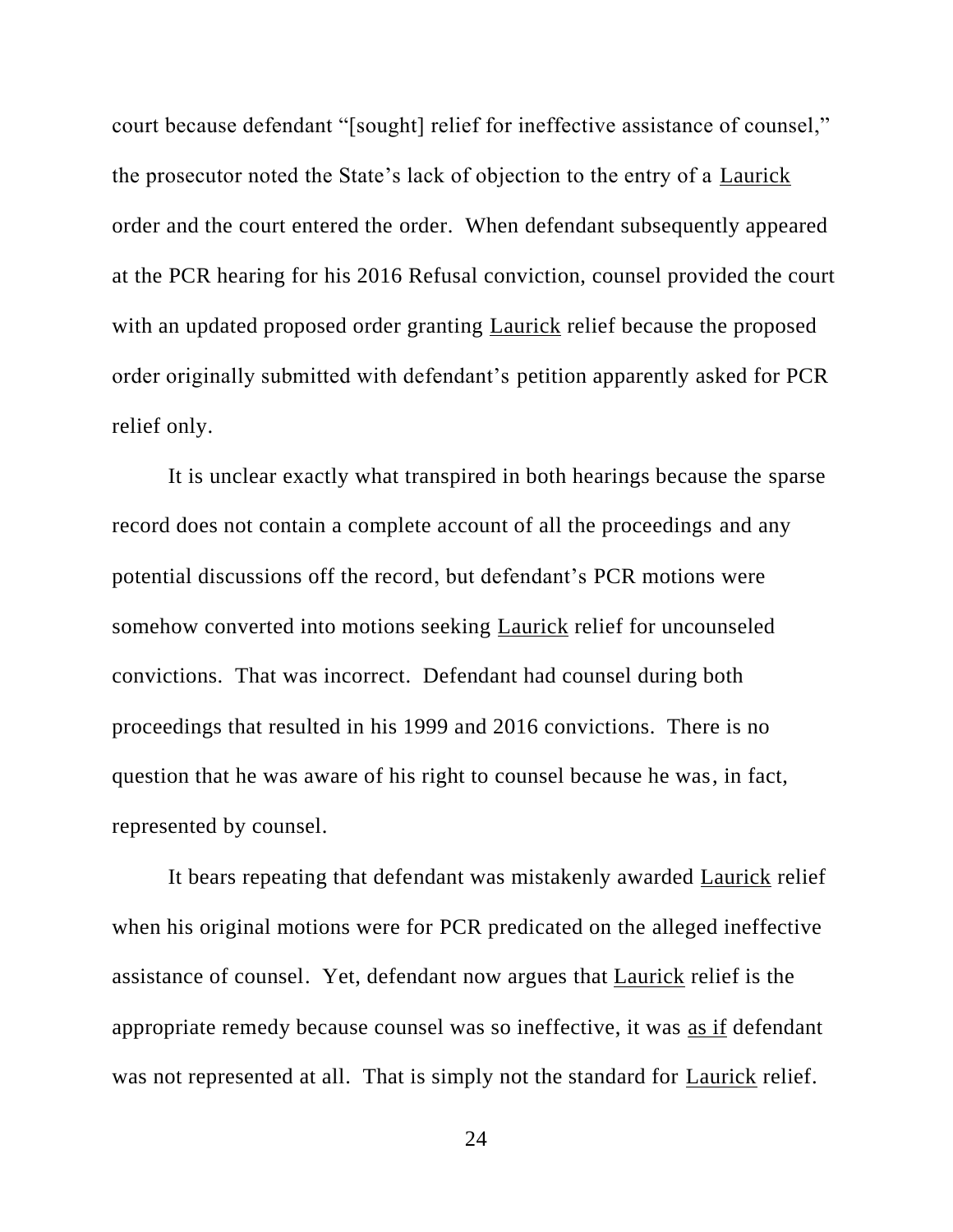As a threshold matter, Laurick requires that defendant was not represented by counsel and not advised of his right to counsel at the time of his conviction.

We therefore affirm defendant's sentence because the municipal courts improperly granted defendant Laurick relief, which is reserved solely for situations in which a defendant is completely without counsel and unaware of his or her right to counsel.

# C.

The petition defendant originally filed for PCR alleging ineffective assistance of counsel was the appropriate motion here. Accordingly, defendant was required to "abide by the general principles governing post-conviction relief and the five-year time-bar in the absence of excusable neglect." Patel, 239 N.J. at 448. The PCR petition that defendant filed for his 1999 conviction was significantly out of time. Rule 7:10-2(b)(2) requires a PCR petition to be filed within five years of the entry of the judgment of conviction. Here, defendant filed his PCR petition for the 1999 DWI conviction in 2017 - almost 20 years after the conviction -- well beyond the timeframe set forth in our Court rules and with no indication of excusable neglect.

On the other hand, defendant was within the five-year timeframe for filing his PCR petition regarding the 2016 Refusal conviction. It is not clear from the one-page transcript, however, whether the trial court considered and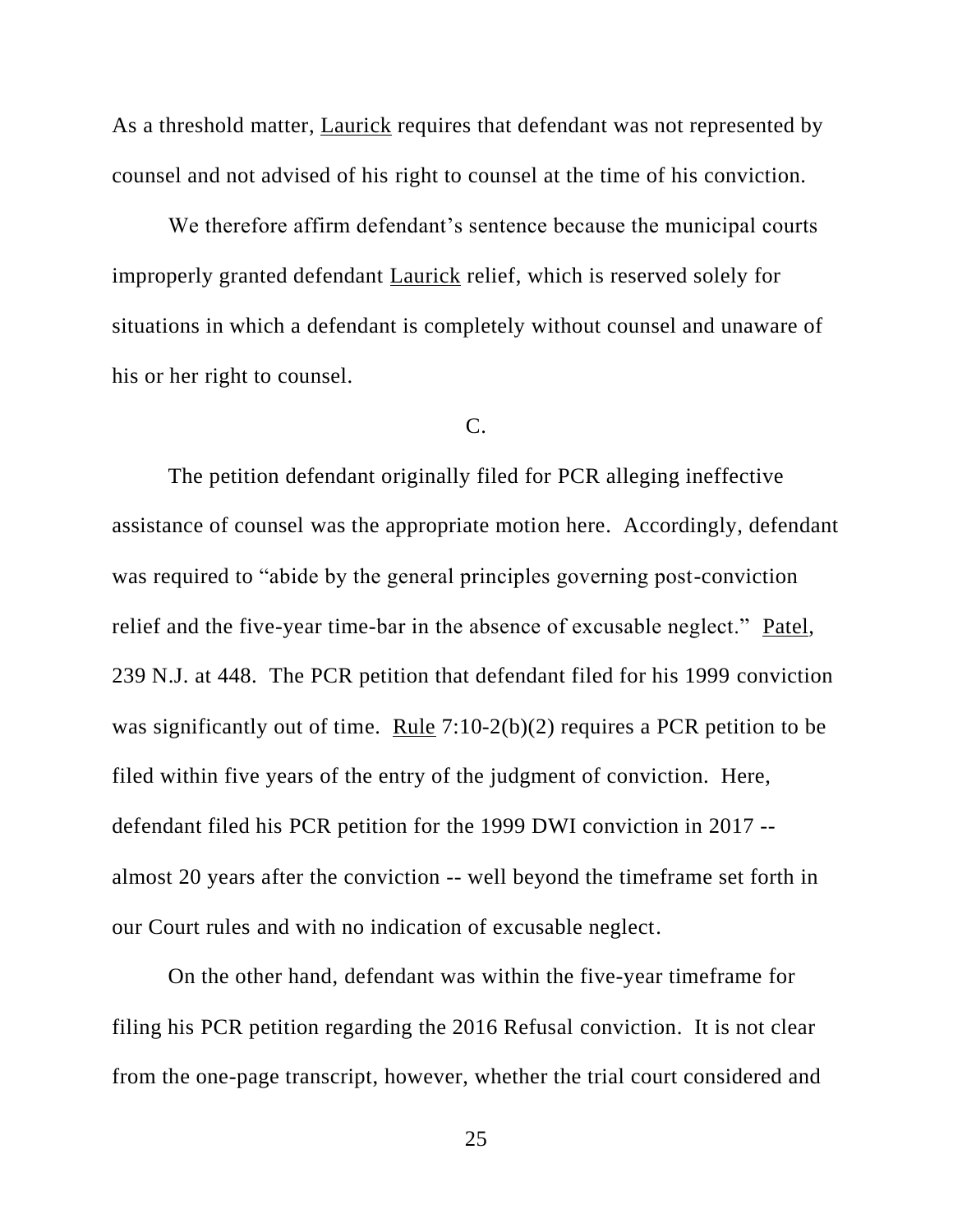rejected the ineffective assistance claim that was the basis of defendant's PCR petition, or whether the court never reached the claim, either through its reliance on Laurick or through a waiver by defendant of that PCR claim. Nor is it clear from the limited record whether the courts' erroneous reliance on Laurick would support an argument that defendant's delay in pursuing PCR - which is now out-of-time as to the 2016 conviction -- can be attributed to "excusable neglect." R. 7:10-2(b)(2). If defendant chooses to refile his PCR petition regarding the 2016 conviction, the municipal court will have to determine whether defendant previously waived his PCR claim or whether the refiling is allowable due to excusable neglect. If the court finds excusable neglect, then it should consider whether defendant is entitled to PCR relief based on ineffective assistance of counsel, applying the familiar two-part test set forth in Strickland v. Washington, 466 U.S. 668, 687 (1984), and adopted by this Court in State v. Fritz, 105 N.J. 42, 58 (1987). In any event, any future challenge to his 2016 Refusal conviction would not affect the outcome here because defendant has two prior DWI convictions from 1986 and 1999.

### D.

This Court has yet to rule on the issue of whether a conviction vacated through PCR can serve as a predicate to a Section 26(b) prosecution. Two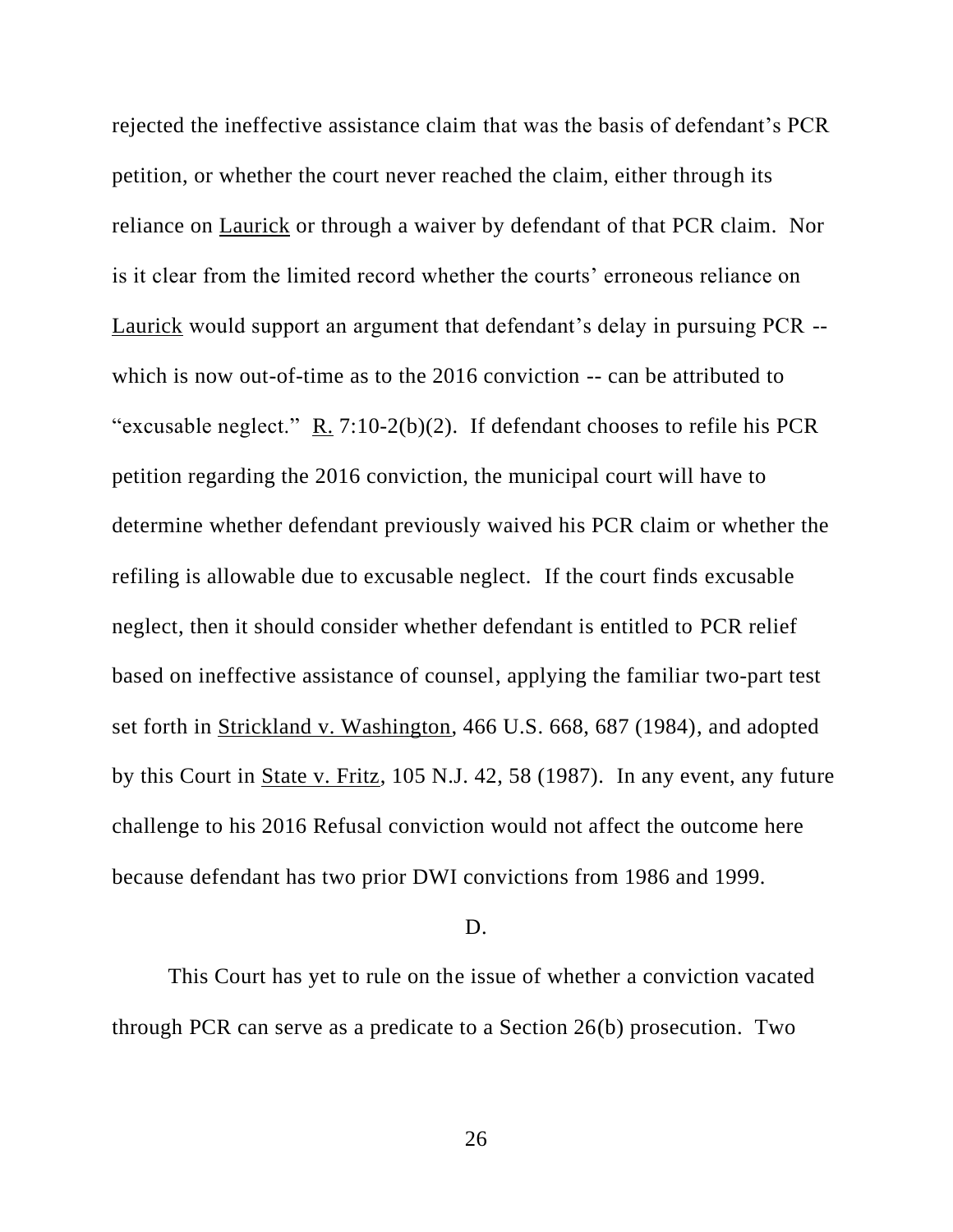Appellate Division decisions have considered that issue and arrived at conflicting holdings.

In State v. Sylvester, the Appellate Division upheld a conviction under Section 26(b) notwithstanding the defendant's receipt of PCR on one of her three DWI convictions. 437 N.J. Super. at 2-3. The defendant filed a motion to dismiss her indictment, arguing that her receipt of PCR had voided that DWI and the accompanying period of license suspension. Id. at 4. The Appellate Division rejected that argument on the ground that the defendant drove while "she knew her license was suspended pursuant to a presumptively valid court order," behavior "reasonably characterized as contemptuous of the court's authority." Id. at 7. The court also determined that this Court's remedy in Laurick "applied only to the custodial term required for repeat offenders in a DWI conviction under N.J.S.A. 39:4-50," not to Section 26(b) convictions. Ibid.

The Appellate Division reached the opposite result in State v. Faison, 452 N.J. Super. at 394-95. There, a different panel held that prior DWI convictions for which a defendant obtained PCR could not serve as predicate DWI convictions for a Section 26(b) prosecution. Id. at 395. The court noted that "convicting defendant of driving while suspended for a second or subsequent DWI conviction when he only has one prior DWI conviction would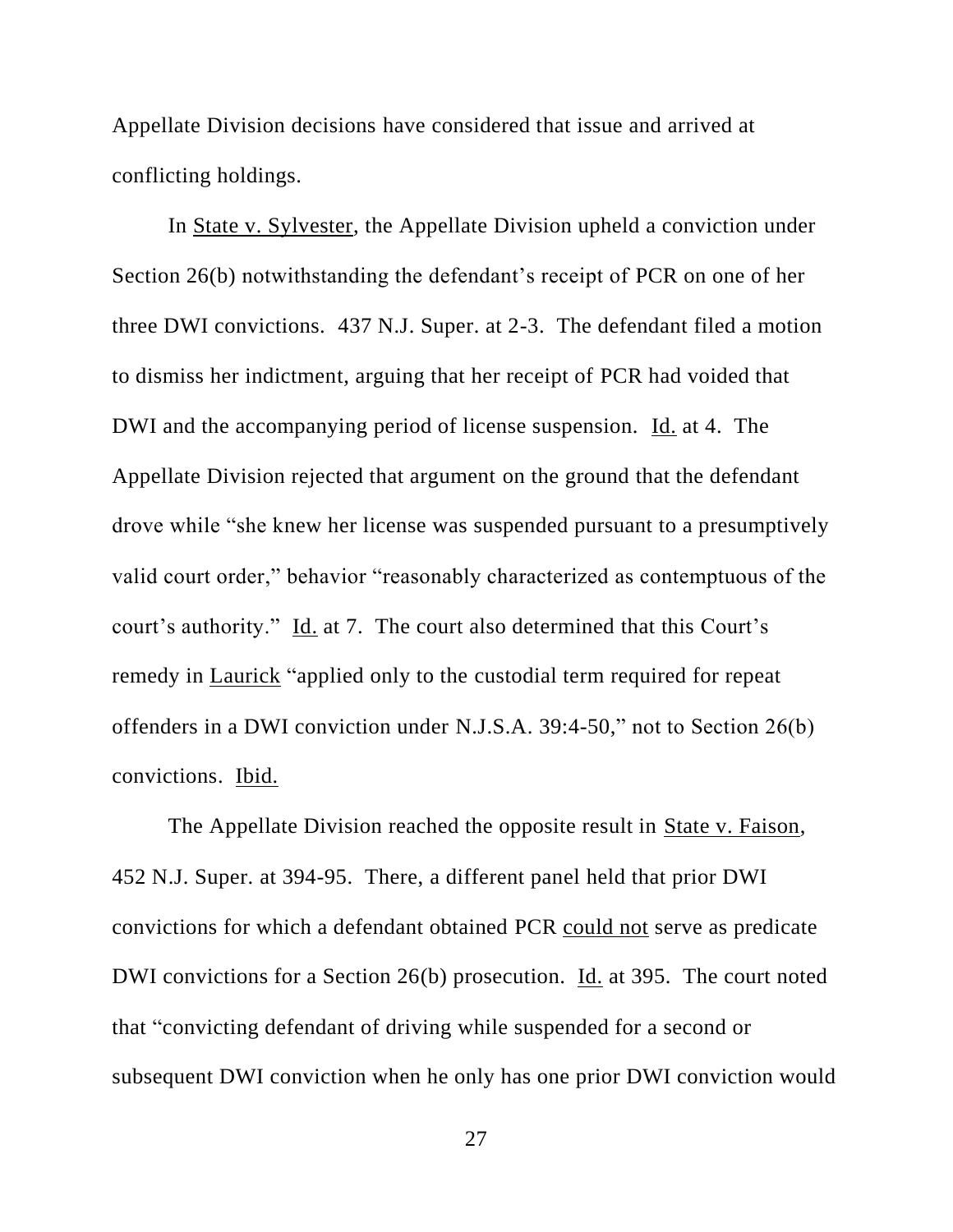constitute a miscarriage of justice." Id. at 395. The Appellate Division distinguished Sylvester in noting that, "by the time of [Faison's] trial on the [Section 26(b)] charge, he had only one prior DWI conviction," whereas the defendant in Sylvester had been re-convicted of the DWI for which she had obtained PCR. Id. at 394.

The State argues that Sylvester is the appropriate approach because, regardless of later relief or vacating of a conviction, for purposes of Section 26(b) offenses, the defendants drove in defiance of a then-valid court order suspending their license. Defendant, on the other hand, urges this Court to follow the reasoning of Faison that a vacated conviction through PCR cannot serve as a predicate for a Section 26(b) prosecution.

We agree that if a conviction is vacated through PCR, and the State does not initiate a second prosecution or the matter is otherwise dismissed, that conviction cannot then serve as a basis for charging a defendant with another offense. Fundamental fairness simply cannot abide such a result. One of the elements of a Section 26(b) prosecution requires that the defendant have two or more convictions for DWI or Refusal. See N.J.S.A. 2:40-26(b). If, at the time of the prosecution, the State cannot establish that element of the offense because one or more of the predicate convictions has been voided through PCR, the prosecution cannot proceed. The State remains free to challenge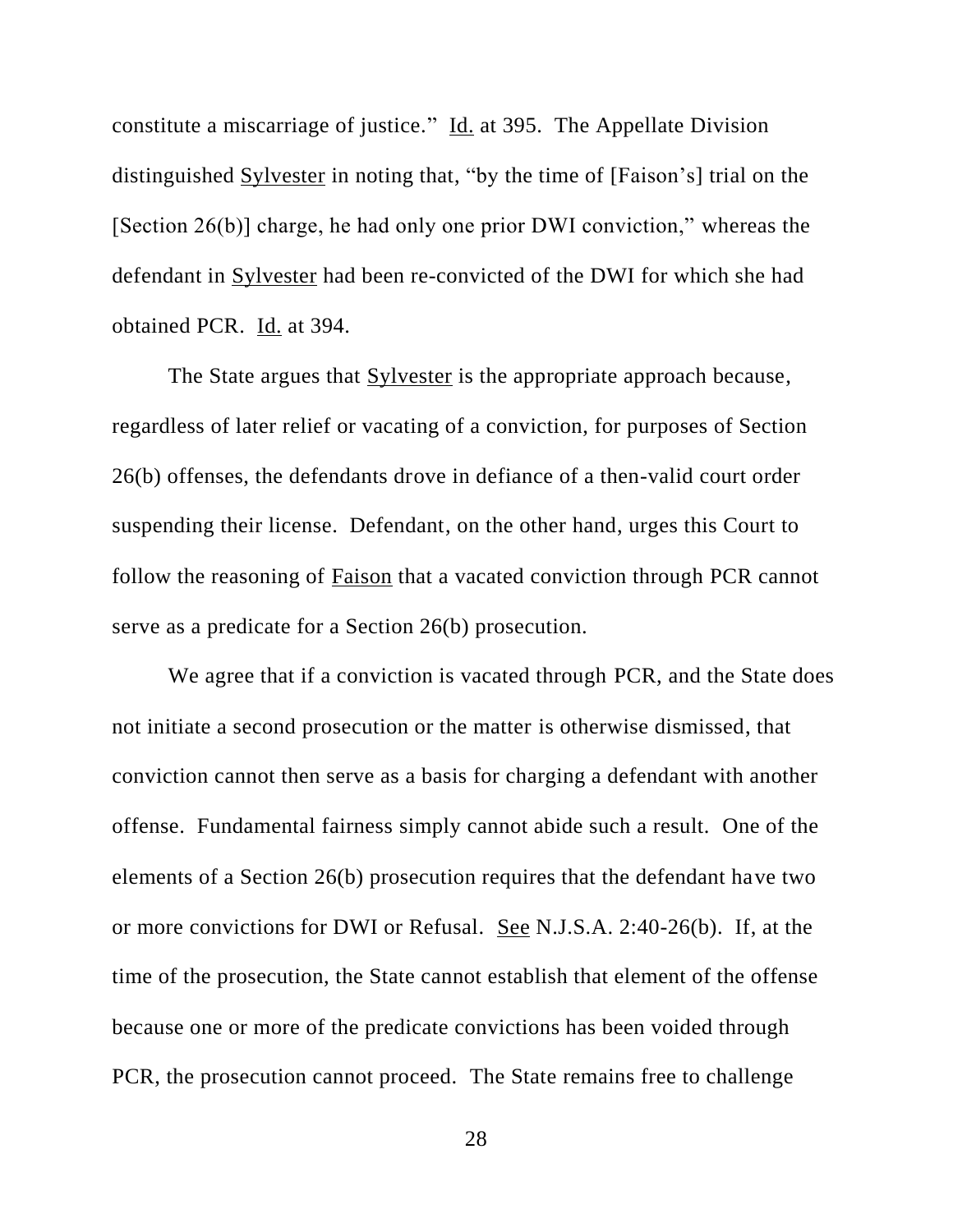those who drive while suspended with contempt of the court order prescribing their suspension. But the conviction -- unlike the order of suspension -- is erased when PCR is granted.

In sum, we hold that a conviction vacated through PCR cannot be used as a predicate for a Section 26(b) prosecution.

#### V.

Lastly, we turn to the language of Rule 7:10-2, which covers PCR in municipal court. As discussed, Laurick relief is different from traditional PCR, so in 2007, this Court adopted Rule 7:10-2(g) specifically in response to Laurick. Mun. Ct. Practice Comm. 2007-2009 Report 27 (2009). Rule 7:10- 2(g) encompasses only those cases in which relief is sought due to an uncounseled conviction that could be used as a predicate for an enhanced sentence.

As the Committee on Municipal Court Practice noted in proposing Rule 7:10-2(g), the Rule sets forth the procedure for "seeking relief from the enhanced custodial term of a sentence based upon a prior un-counseled conviction in municipal court," a procedure that "was originally established by this Court in [Laurick]." Ibid. The Municipal Court Practice Committee's 2007-2009 Committee Report detailed the difference between Laurick relief and traditional PCR. One of the Committee's original proposals involved the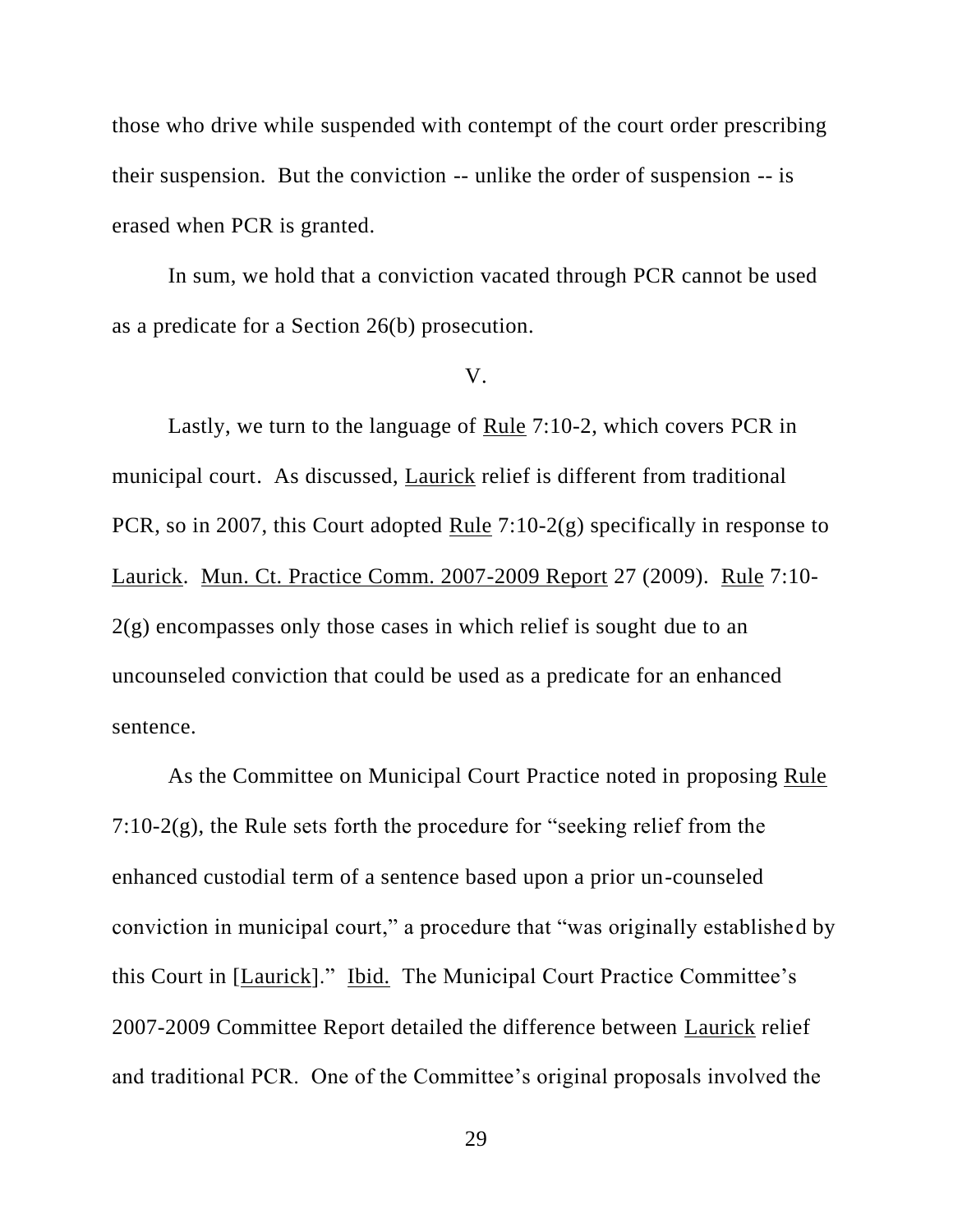creation of a standalone rule, Rule 7:10-3, "to have a rule that specifically addressed the procedural issues associated with a Laurick application." Ibid. In the end, this Court approved the amendment to Rule 7:10-2 by including the newly added section (g), which was understood at the time to solely encompass Laurick relief for uncounseled convictions.

Rule 7:10-2(b)(2) covers traditional PCR and directs that a PCR petition in municipal court must be filed no more than five years after the entry of the judgment of conviction, unless the delay was a result of defendant's excusable neglect.

In Patel, this Court reasoned that an uncounseled DWI conviction only becomes ripe for challenge at some point in the future when the defendant is subject to increased penalties. Id. at 446-47. This Court reasoned that it would thus be illogical to apply the same five-year time limit mandated in traditional PCR matters to the filing of Laurick petitions. Ibid. The Court therefore made effective a recommendation from the Municipal Court Practice Committee allowing *Laurick* petitions to be filed at any time. Id. at 447; see R.  $7:10-2(g)$ .

We detail the history of the Rule to make clear that Rule  $7:10-2(g)$  is specifically reserved for relief pursuant to Laurick for prior uncounseled convictions, not traditional PCR which is subject to the five-year time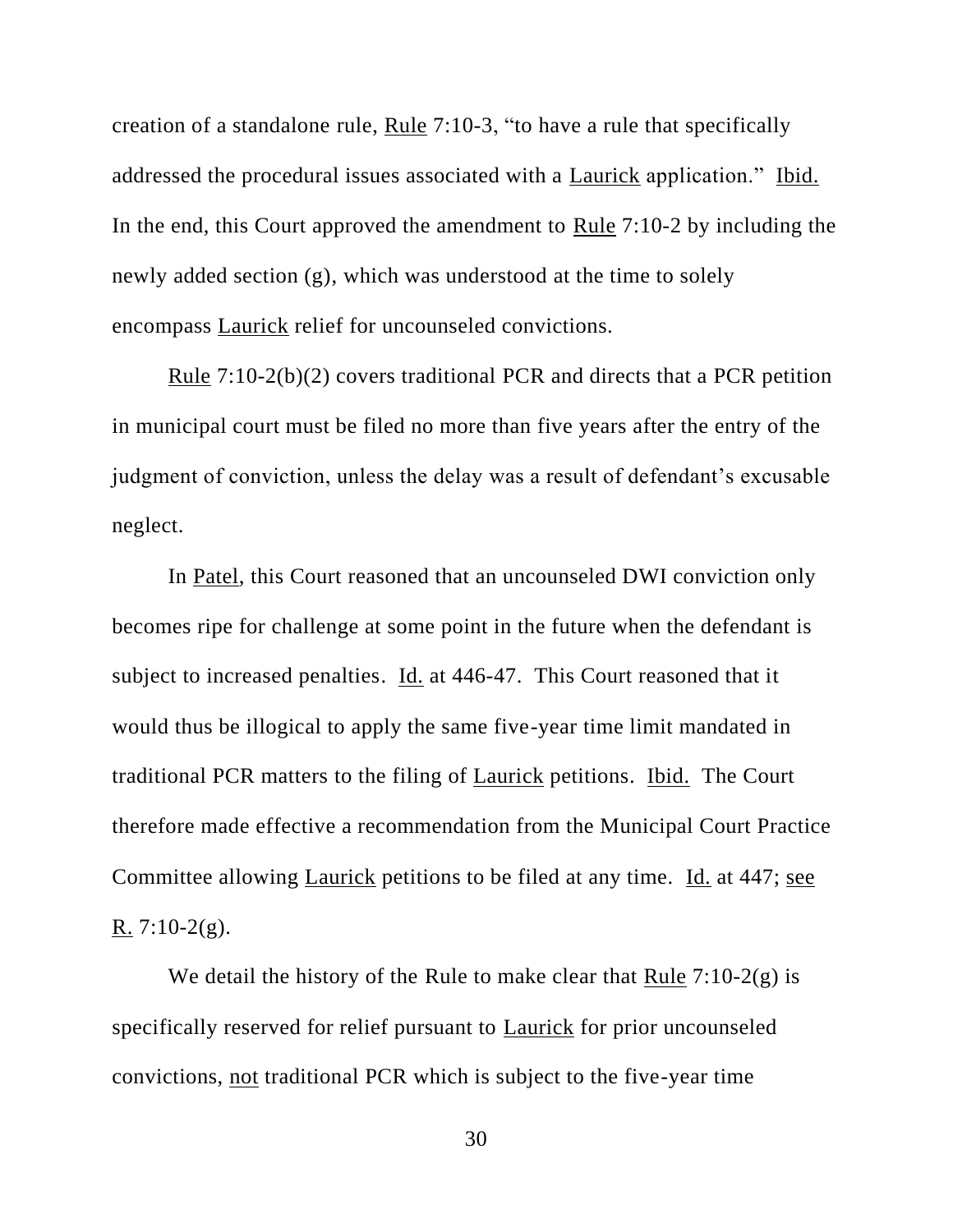limitation of Rule 7:10-2(b). A plain reading of the current version of Rule  $7:10-2(g)$ , however, does not explicitly reference Laurick or note that such relief is limited to situations in which a defendant was completely without counsel and not advised of his or her right to counsel. Such relief, as we have discussed at length, is not the same as a traditional ineffective assistance of counsel PCR claim. To avoid confusion regarding the time limitation applicable to traditional PCR with the ability to file a Laurick petition at any time, we ask the Municipal Court Practice Committee to propose an amendment to Rule  $7:10-2(g)$  that would make clear that the relief sought in that section is relief pursuant to this Court's decision in Laurick only, and not traditional PCR.

### VI.

For the foregoing reasons, we affirm as modified the Appellate Division's decision affirming defendant's sentence. We hold that a conviction for which Laurick relief has been granted cannot be used to enhance a DWS sentence pursuant to Section 26(b). We further hold that a conviction vacated through PCR proceedings cannot serve as a predicate for a Section 26(b) prosecution if the State chooses not to pursue a subsequent prosecution.